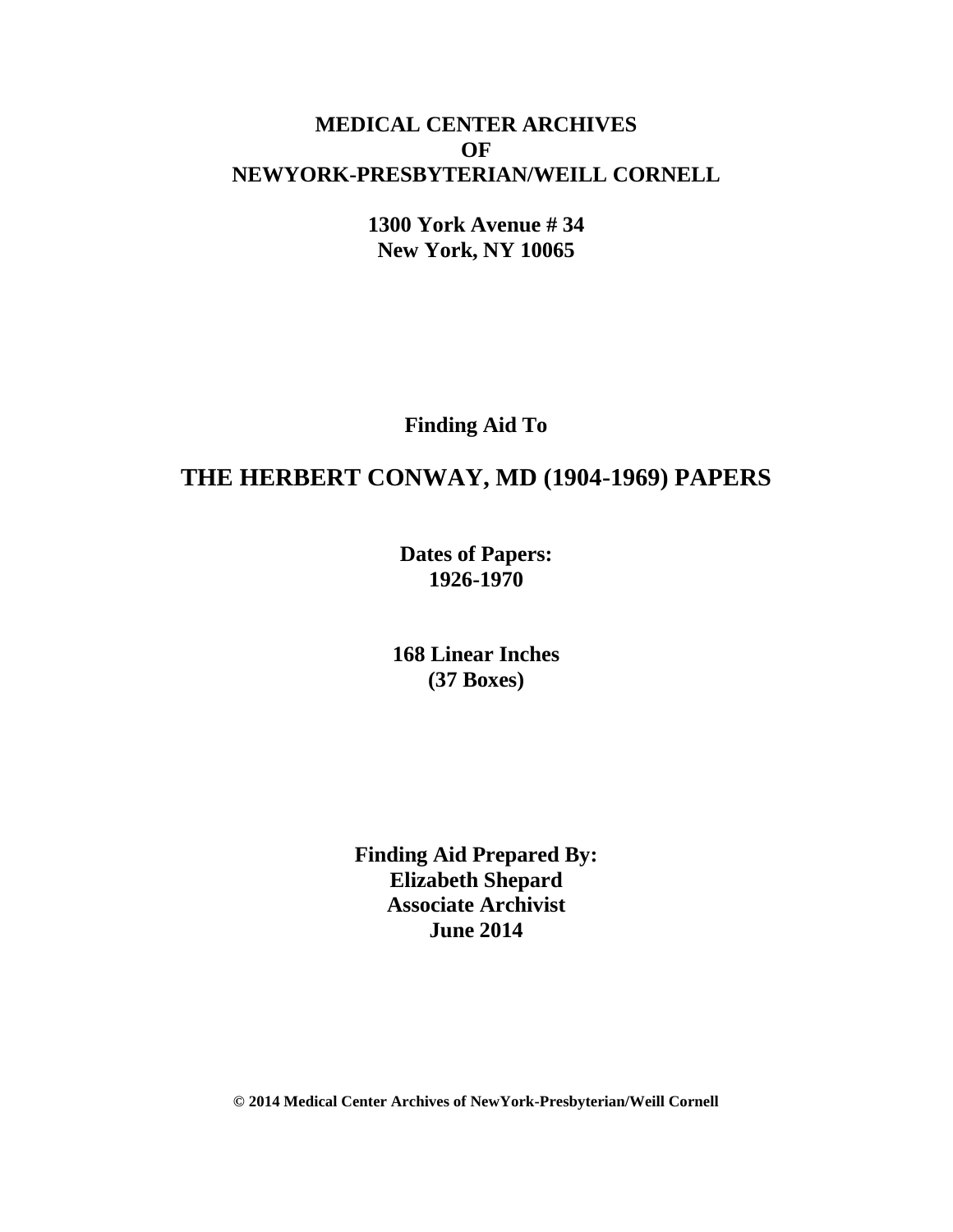# **PROVENANCE:**

There is no information on donor of this collection.

# **ADMINISTRATIVE/BIOGRAPHICAL NOTE:**

Herbert Conway was born in 1904 in Fort Wayne, Indiana. He earned BS, MD, and MS degrees from University of Cincinnati. In 1932, he came as a resident with George Heuer (chairmen/chief of Surgery) to the New York Hospital-Cornell Medical Center. After his residency in 1936, he established the Section of Plastic Surgery (later Division of Plastic and Reconstructive Surgery) at the medical center and served as its chief until his death in 1969. During World War II, he served in the South Pacific with the Ninth General Hospital and was the plastic surgeon consultant for the entire area. His resident program at the medical center trained many other prominent plastic surgeons. In additon, to his work at the medical center, he was a consultant for the VA Hospital in the Bronx.

Dr. Conway was recognized as a leading international plastic surgeon. He wrote extensively on his plastic surgery research and clinical work and was member of several professional organizations. In addtion, patients from around the world sought him out for his expertise in plastic surgery.

# **SCOPE AND CONTENT NOTE:**

The Herbert Conway papers provides an excellent overview of Dr. Conway's career as a prominent plastic surgeon. However, there is very little about Dr. Conway as a person. The papers are divided up into five series: Correspondence (1928-1970), Financial Records (1953- 1969), Trips (1947-1969), Speeches, Reprints, and Manuscripts (1926-1970), and Miscellaneous (1948-1968).

# **CONDITIONS GOVERNING ACCESS:**

Some of the papers are protected by the federal law, HIPAA Privacy Rule, which restricts access to patient health information found in medical records or other documents. These folders have been highlighted in the finding aid with red. These folders cannot be viewed without permission from the medical center's IRB Review Board. Please contact the archives.

# **PROCESSING NOTE:**

Some papers that were discarded included images of patients, duplicate materials, and decaying acetate negatives.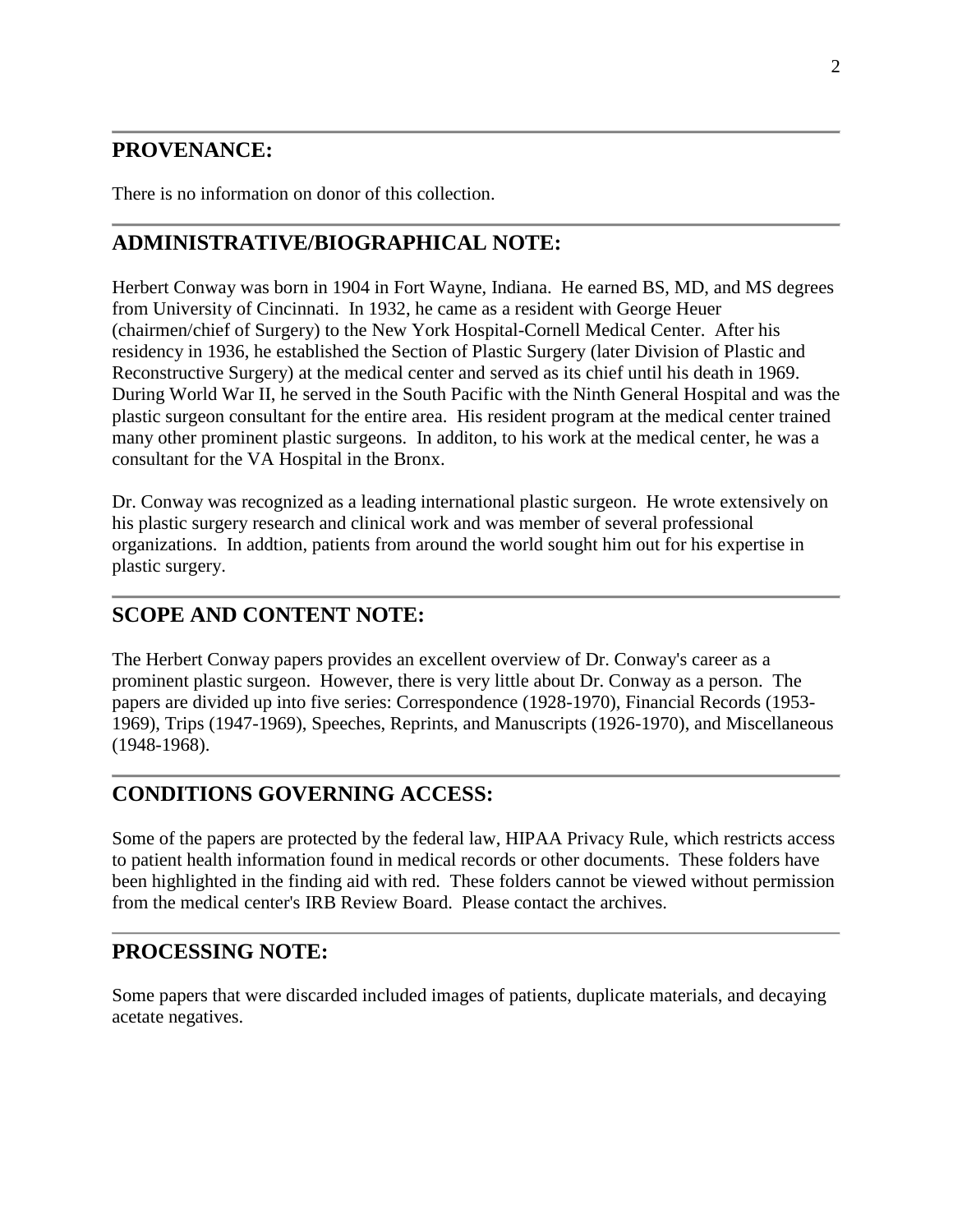## **BOX AND FOLDER LIST:**

#### **Series I: Correspondence, 1928-1970**

This series, arranged alphabetically, contains correspondences with colleagues regarding professional meetings, research, and publications on plastic surgery. In addition, the series includes patient correspondence of both former patients and new patients seeking his help.

#### **Box 1: Series I, Correspondence, 1928-1970**

| <b>Folder:</b> | <b>Description:</b>                                                  |
|----------------|----------------------------------------------------------------------|
| $\mathbf{1}$   | Abbe, Robert, regarding paper on, 1955                               |
| $\overline{2}$ | Ad Hoc Committee on the Future of the Journal of Plastic and         |
|                | Reconstructive Surgery, 1963-1965                                    |
| 3              | Advisory Board for Medical Specialties, 1964                         |
| $\overline{4}$ | American Association for the Surgery of Trauma, Annual Meeting, 1962 |
| 5              | American Association for the Surgery of Trauma, Annual Meeting, 1964 |
| 6              | American Association for the Surgery of Trauma, Annual Meeting, 1965 |
| 7              | American Association of Plastic Surgeons, Annual Meeting, 1962       |
| 8              | American Board of Plastic Surgery, 1965                              |
| 9              | American Board of Plastic Surgery, Exam Questions, 1962-1963         |
| 10             | American Board of Plastic Surgery, Exams, 1960s                      |
| 11             | American Board of Plastic Surgery, Meeting, 1964                     |
| 12             | American Board of Plastic Surgery, Meeting, Exam Committee, 1964     |
| 13             | American Cancer Society, Lecture for Latin American Physicians, 1966 |
| 14             | American College of Surgeons, 1964                                   |
| 15             | American College of Surgeons, Meeting, 1965                          |
| 16             | American Medical Association, Meeting, 1964                          |
| 17             | American Society for the Surgery of the Hand, 1956-1959              |
| 18             | American Society for the Surgery of the Hand, 1961-1964              |
| 19             | American Association of Plastic and Reconstructive Surgeons, Annual  |
|                | Meeting, 1963                                                        |
| 20             | American Association of Plastic and Reconstructive Surgeons, Annual  |
|                | Meeting, 1964                                                        |

#### **Box 2: Series I, Correspondence, 1928-1970**

| American Association of Plastic and Reconstructive Surgeons, Annual |
|---------------------------------------------------------------------|
| Meeting, 1965                                                       |

- American Association of Plastic and Reconstructive Surgeons, Annual Meeting, 1969
- American Surgical Association, Meeting, 1963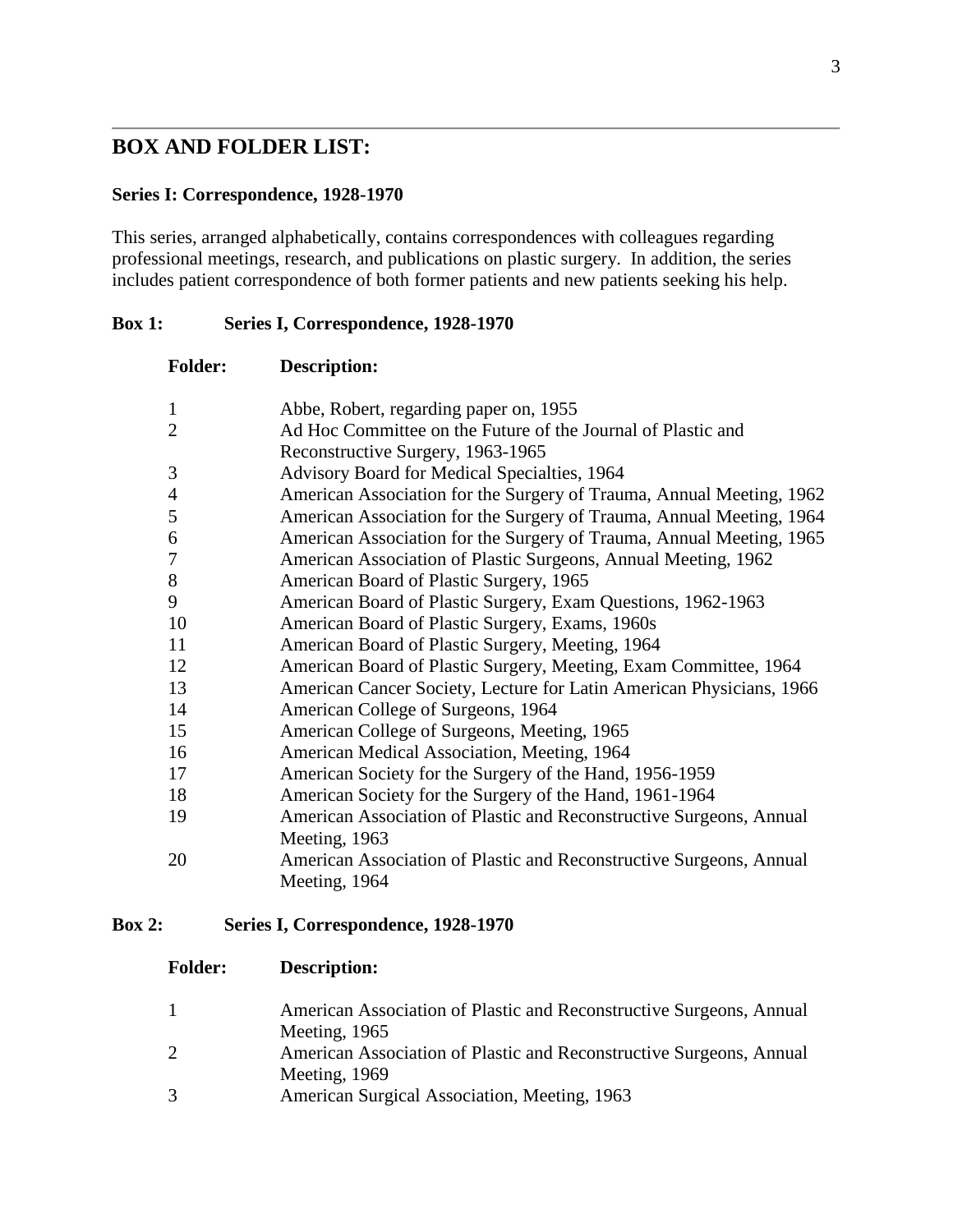| $\overline{4}$   | American Surgical Association, Meeting, 1964                    |
|------------------|-----------------------------------------------------------------|
| $\mathfrak s$    | Armed Forces, Medical Consultants, 1964                         |
| 6                | Ashe, Barbara, 1966                                             |
| $\boldsymbol{7}$ | Beryllium, undated                                              |
| 8                | Bone Grafts, 1953 (HIPAA)                                       |
| 9                | Borg, Harry, 1956-1957                                          |
| 10               | Brazilian Congress of Surgery, 1965                             |
| 11               | <b>Breast Plastic, 1941-1966</b>                                |
| 12               | British Association of Plastic Surgeons, 1963                   |
| 13               | Burns, Lectures at Brooklyn Trauma Committee, 1965              |
| 14               | Burns, Lectures at Englewood Hospital, 1964                     |
| 15               | Burns, Lectures at Kings County Surgical Society, 1964          |
| 16               | Burns, Lectures at Seton Hall, 1964                             |
| 17               | Burns-Project, 1957                                             |
| 18               | Burn Statistical Report, 1956                                   |
| 19               | Burns-Statistical Study, 1955-1956                              |
| 20               | Cancer after Breast Plastic Surgery, 1958-1959 (HIPAA)          |
| 21               | Cancer Chemotherapy, 1956-1958 (HIPAA)                          |
| 22               | Cancer, Head, and Neck, 1957-1958                               |
| 23               | Cancer, Lip, 1949-1956                                          |
| 24               | Carter-Wallace Inc., 1968                                       |
| 25               | Cartilage Grafts, 1958                                          |
| 26               | Charles C Thomas, Surgery of Tumors of the Skin Book, 1958-1966 |
| 27               | Chasko, Stephen, 1960                                           |
| 28               | Chemosurgery of the Face, 1963                                  |
| 29               | Chemotherapy Treatment of Malignant Tumors, 1957 (HIPAA)        |
| 30               | Christmas Cards, 1928, 1960                                     |
| 31               | Cleft Lip and Palate, Lecture, 1965                             |
| 32               | Cleft Lip and Palate, 1967-1968                                 |

**Box 3: Series I, Correspondence, 1928-1970**

| Cleft Palate Conference, 1958-1967 (HIPAA) |  |  |
|--------------------------------------------|--|--|
|--------------------------------------------|--|--|

- Cleft Palate Program-Rehab Center, 1953-1970 (HIPAA)
- Cleft Palate Registry, 1965-1966 (HIPAA)
- Cleft Palate Registry, 1967-1968
- Cole, Robert, 1948-1962 (Restricted)
- Collagen, 1968
- Congenital Anomalies, 1958-1964
- Congenital Defects, National Foundation Meeting, 1964
- Conway Dermajector, 1951-1954
- Cosmetic Surgery Symposium, 1969-1970
- Curriculum Vitae of B. H. Griffith and Dwight Hanna, 1969
- 12 Department of State (US), 1962-1963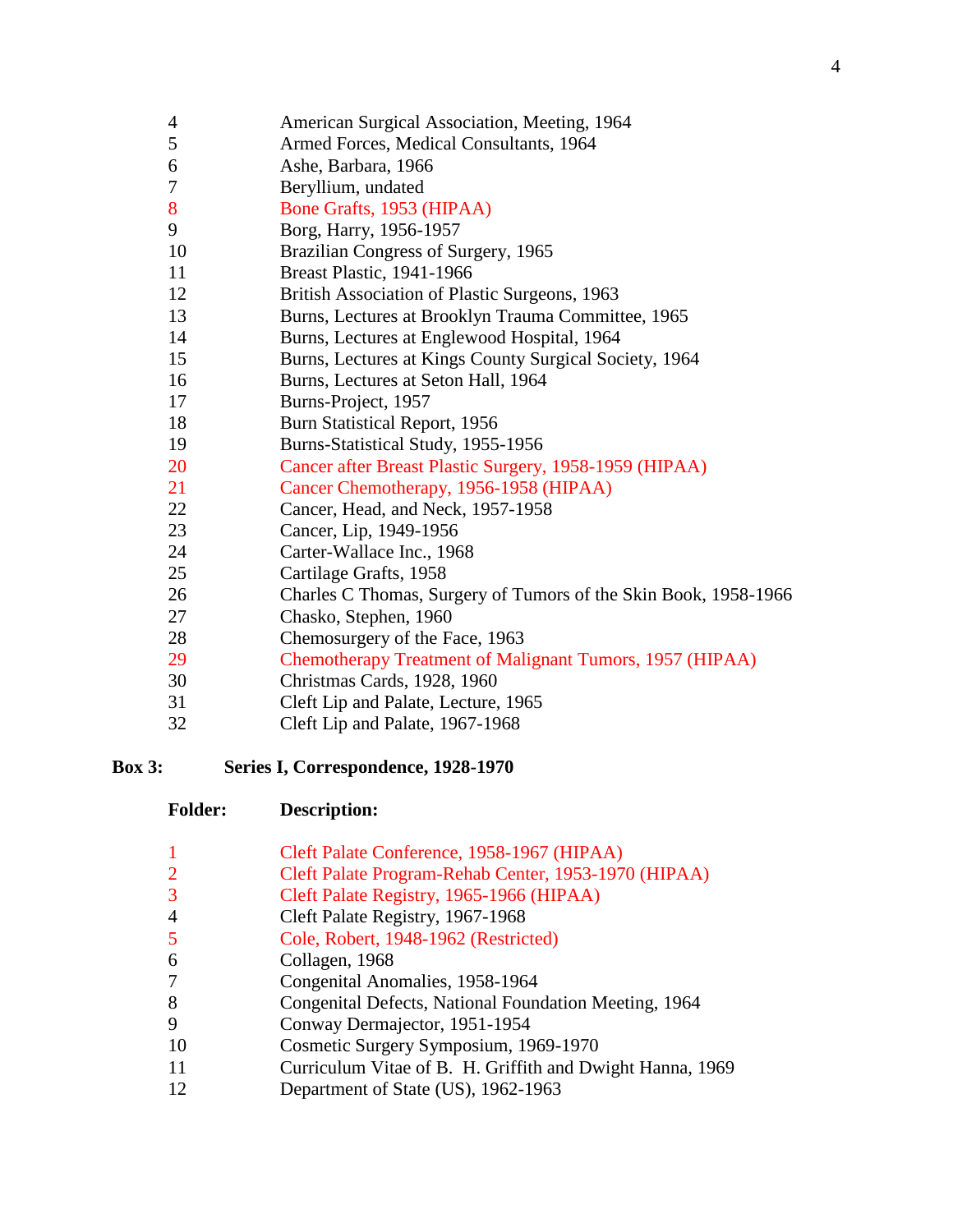- 13 Dinner Party for International Visitors, 1963
- Dry Clinic, 1963 (HIPAA)
- Eby, Joseph, 1956-1963
- Enzymatic Debridement, 1954
- Finger Plastics, 1939 (HIPAA)
- First International Congress for Surgery of the Hand, 1965
- First Spanish Congress of Plastic and Reconstructive Surgery, 1964

#### **Box 4: Series I, Correspondence, 1928-1970**

| <b>Folder:</b> | <b>Description:</b> |
|----------------|---------------------|
|----------------|---------------------|

| 1              | Food and Drug Adm, 1963-1964                                           |
|----------------|------------------------------------------------------------------------|
| $\overline{2}$ | Form Letters, 1963-1964                                                |
| 3              | Foundation of Plastic and Reconstructive Surgery, Brazil/Peru, 1965    |
| $\overline{4}$ | Foundation of Plastic and Reconstructive Surgery, Committee on Foreign |
|                | Representatives, 1967                                                  |
| 5              | Foundation of Plastic and Reconstructive Surgery, Endownment and       |
|                | Finance Committee, 1963-1966                                           |
| 6              | Gender Identity Assignment Committee, 1969                             |
| $\overline{7}$ | Gillette, Ronald, 1957-1969                                            |
| 8              | Glover, Donald, 1956                                                   |
| 9              | Goulian, Dicran, 1958-1970                                             |
| -10            | Greeks, 1968-1969 (HIPAA)                                              |
| -11            | Griswold, Merton, 1954-1964                                            |
| 12             | Hampton Roads Medical Center, 1969                                     |
| 13             | Harelip and Cleft Palate Medical Exhibits, 1950                        |

## **Box 4A: Series I, Correspondence, 1928-1970**

| <b>Folder:</b> | Description: |
|----------------|--------------|
|                |              |

- Herbert Conway Society Papers, 1960-1966
- Herbert Conway Society Papers, 1967-1969

## **Box 5: Series I, Correspondence, 1928-1970**

- **Folder: Description:**
	- Herbert Conway Society Papers, 1967-1969
	- Hospital for Special Surgery, 1958-1969
- Jensen, Senta, 1953-1960
- Joslin, Doyle, 1953
- Journal of Plastic and Reconstructive Surgery, 1963
- Kazanjian Visiting Professor of Plastic Surgery, 1965-1966
- Keloids, 1959-1960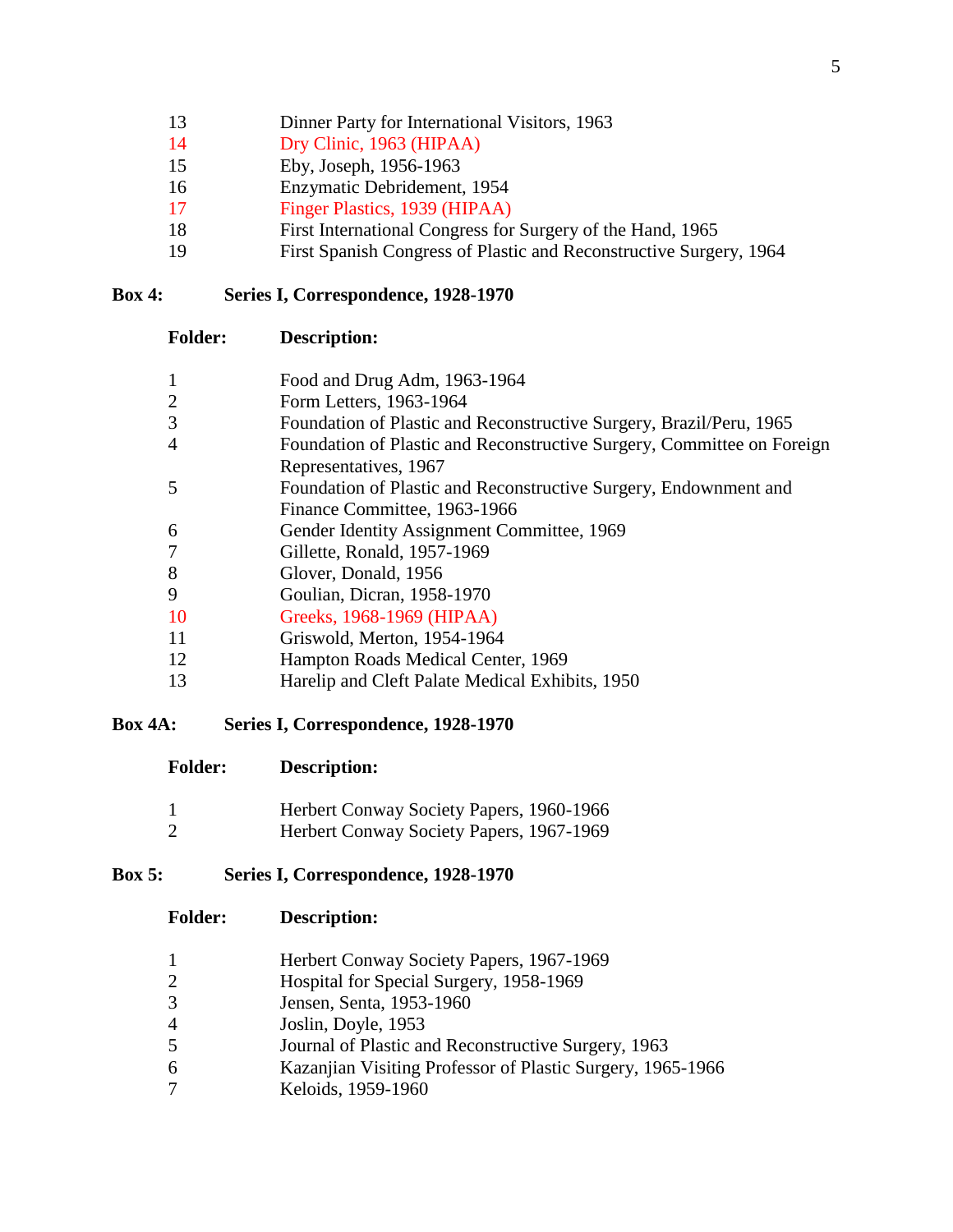- Kennedy, John (Senator), 1955-1956
- Kraissel, Cornelius, 1948-1951
- Langer's Lines, 1963
- Latin America Journal of Plastic Surgery, 1962
- Latino Americana de Cirurgia Plastica, 1961-1963
- Lawsuits, 1952 (HIPAA)
- Lazzarini, Alfred, 1955
- Lectures, Cornell University Medical College, 1967-1968
- Lecture, Greater New York Dental Meeting, 1964
- Lectures, New York Hospital Residents, 1966-1967
- Lectures, VA Hospital for Plastic Surgery, 1963
- Lymphedema of the Upper Extremity…J.Edward Flynn paper, 1962
- Maggiore, Litterio, 1965-1968
- Manchot Translation, 1963
- Medical Tribune, 1964
- Medical Specialties- Statistics, 1968
- Melanoma, Malignant, 1966
- Miscellaneous Correspondence, 1955-1969
- Montefiore Hospital, Lecture, 1964
- Morris, Arthur, 1963
- New York Academy of Medicine, Section on Occupational Medicine,
- New York Cancer Society, Residents' Night, 1964
- New York Regional Society, 1963-1965
- New York Surgical Society, 1963-1965
- Ninth General Hospital, Reunion, 1964
- Operating Room, 1968-1969

#### **Box 6: Series I, Correspondence, 1928-1970**

**Folder: Description:**

|   | Pan Pacific Surgical Ass, 1962-1969             |
|---|-------------------------------------------------|
|   | Paraplegia, 1955-1957                           |
| 3 | Patient Correspondence, A-F, 1961-1971 (HIPAA)  |
| 4 | Patient Correspondence, G-P, 1955-1971 (HIPAA)  |
| 5 | Patient Correspondence, R-Z, 1957-1971 (HIPAA), |

#### **Box 7: Series I, Correspondence, Series Dates**

- Photography, 1967
- Physiology, Search for Physiologist, 1950-1953
- Plastic Surgery Atlas, 1968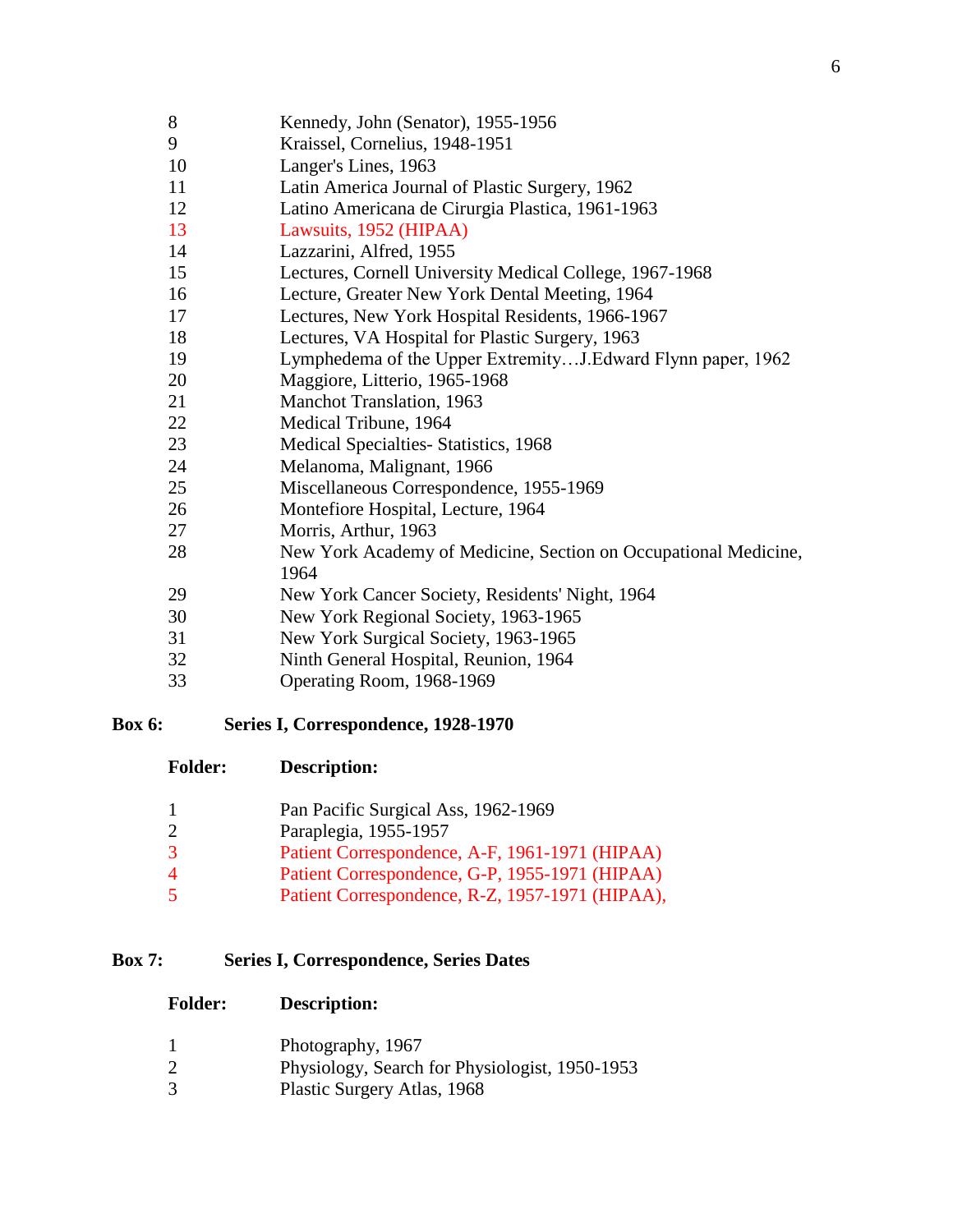- Plastic Surgery Principles and Practice, 1954
- Plastic Surgery Research Council, 1964
- Principles in Reparative Plastic Surgery, 1947
- Prostheses, 1946-1953
- Residency Training Programs and Board Liaison Committee, 1964
- Royal College of Surgeons, Ireland, 1963-1965
- Sander's Bed, 1937
- Schedule for Reconstructive Head and Neck Surgery, 1963
- Silastic, 1963-1969
- Silicone, 1953-1970
- SIU Treatment of Skin Cancer, 1968
- Skin Grafts, 1968
- Smith, James, 1967-1969
- Snyderman, Reven, 1949-1969
- Society of Head and Neck Surgeons, 1963-1964
- Society of University Surgeons with Research Society, 1969
- Speech Therapist, 1962-1967
- Speaking Commitments, 1968-1969
- Student Lectures, 1966-1967
- Surgical Congress, Lima Peru, 1965
- Surgical Instruments and Devices, 1953-1954

#### **Box 8: Series I, Correspondence, 1928-1970**

- **Folder: Description:**
- Symposium on the Surgery of the Hand, 1963-1964
- Third International Congress of Plastic Surgery, 1958-1963
- Third World Congress, Scientific Session, 1963
- Thyroid, 1958
- Tracheotomy Surgical Incision, 1956
- Transparent Surgical Drapes…1957
- Transplantation Bulletin, Fundraising, 1954
- Transplantation (Bulletin), 1962-1964
- Transplantation (Bulletin), 1964-1967
- Transplantation, Cancer Experiments, 1965
- Trauma, 1936-1951
- Tumors of the Skin, Reviews, 1956-1958

#### **Box 9: Series I, Correspondence, 1928-1970**

- Tumors of the Skin, Patient Releases, 1954 (HIPAA)
- Tumors Surgical Treatment of the Ear, 1950-1955
- Two Hundredth Anniversary of New York Hospital, 1969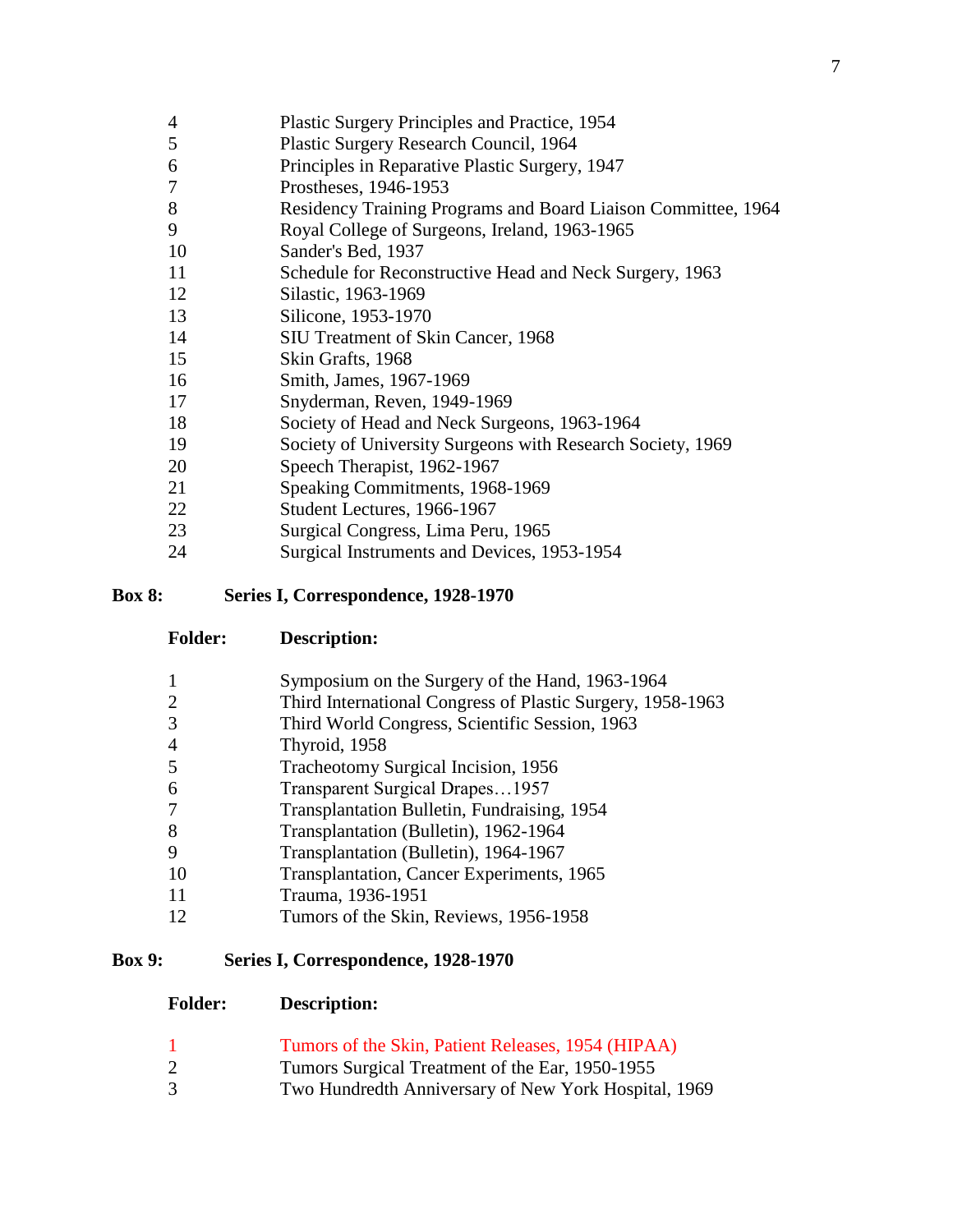| $\overline{4}$ | Unfinished Business, 1958-1959      |
|----------------|-------------------------------------|
| $\overline{5}$ | Variations of the Atrial veneus1960 |
| 6              | Veterans Hospital, Bronx, 1963-1965 |
|                | Veterans Hospital, Lectures, 1964   |
| 8              | Vienna Academy of Surgeons, 1964    |
| 9              | Visitors to New York, 1964          |
| 10             | Yearbook Publishers, 1941           |

## **Series #II: Financial Records, 1953-1969**

**Folder: Description:**

This series, arranged alphabetically, consists of grant and fund files regarding his plastic surgery research and the Division of Plastic Surgery as a whole. Many of the files pertained to his research on Homotransplantation of tissues research.

#### **Box 9: Series II, Financial Records, 1953-1969**

| 11 | Altman Fund, 1964                                                   |
|----|---------------------------------------------------------------------|
| 12 | American Cancer Society, Grant, 1963                                |
| 13 | Appeal Made by Plastic and Reconstructive Surgery: Make A Change of |
|    | Progress, undated                                                   |
| 14 | Army Contract, Grant, 1963-1965                                     |
| 15 | Buffalo Foundation, 1955-1967                                       |
| 16 | Burn Grant, 1963-1965                                               |
|    |                                                                     |

## **Box 10 Series II Financial Records, 1953-1969**

| 1              | Charles E. Merrill Trust, 1965-1969                                  |
|----------------|----------------------------------------------------------------------|
| $\overline{2}$ | Department of HEW, Research Project, 1964                            |
| 3              | Donations, Fundraising, 1953-1959                                    |
| 4              | Donations, Fundraising, 1960-1969                                    |
| 5              | Donations, Plastic Surgery, 1964-1967                                |
| 6              | Foster-Millburn, 1954-1964                                           |
| 7              | Heckscher Foundation for Children, 1964-1965                         |
| 8              | Herbert Conway Foundation, Donations, 1963                           |
| 9              | Herbert Conway Foundation, Contributions, 1964-1965                  |
| 10             | Herbert Conway Foundation, Unitarian Universalist Service, 1963-1964 |
| 11             | J. J. O'Neill Fund, 1962-1969                                        |
| 12             | John A. Hartford Foundation, 1964                                    |
| 13             | Mary Reynolds Babcock Foundation, 1968                               |
| 14             | Mellon Foundation, 1968                                              |
| 15             | Metabolism of Adult Skin in Organ Culture, 1965-1968                 |
| 16             | Miscellaneous Funds, 1965                                            |
|                |                                                                      |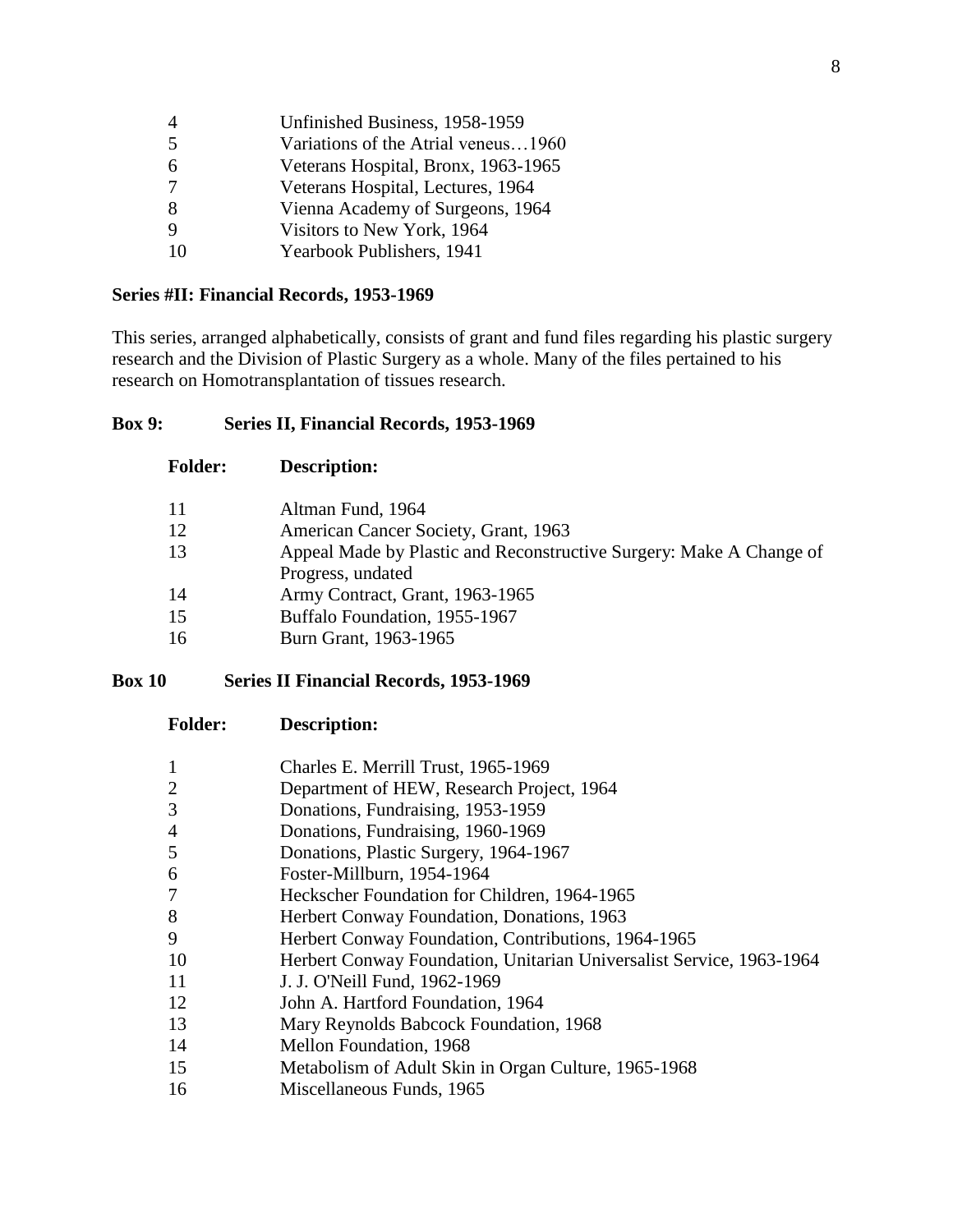## **Box 11 Series II, Financial Records, 1953-1969**

| <b>Folder:</b> | Description:                                                            |
|----------------|-------------------------------------------------------------------------|
|                | Pfeiffer Research Foundation, 1968                                      |
|                | Studies of Revascularization of Ischemic Heart Muscle, Grant, 1969-1972 |
| 3              | Studies on the Homotransplantations of Tissues, HEW Grant, 1956-1962    |
|                | Studies on the Homotransplantations of Tissues, HEW Grant, 1958-1964    |
|                | Studies on the Homotransplantations of Tissues, HEW Grant, 1964-1968    |
| 6              | Studies on the Homotransplantations of Tissues, HEW Grant, 1965-1968    |
|                | Studies on the Homotransplantations of Tissues, HEW Grant, 1966         |
| 8              | Studies on the Homotransplantations of Tissues, HEW Grant, 1965-1968    |
|                | Studies on the Homotransplantations of Tissues, HEW Grant, 1967-1968    |
| 10             | Studies on the Homotransplantations of Tissues, HEW Grant, 1968-1971    |
|                | Vascular Patterns Research Fund, 1963                                   |
| 12             | William Randolph Hearst Foundation, 1967-1969                           |

#### **Series III: Trips, 1947-1969**

Dr. Conway was an internationally renowned plastic surgeon that travelled all over the world giving lectures or attending conferences.

#### **Box 11 Series III, Trips, 1947-1969**

| 1 viucle | рсенише                    |
|----------|----------------------------|
| 13       | Argentina, 1947-1967       |
| 14       | Argentina, Clippings, 1954 |
| 15       | Asia and India, 1968-1969  |
| 16       | Brazil, 1961-1965          |
| 17       | Chile, 1968                |
| 18       | Hong Kong, 1960            |
| 19       | India and Lebanon, undated |
| 20       | India, 1961-1963           |
| 21       | India, Bombay, 1963        |
| 22       | India, Calcutta, 1962-1963 |
| 23       | India, New Delhi, 1962     |
| 24       | India, Vellore, 1962       |
| 25       | Ireland, 1965-1966         |
| 26       | Japan, 1960-1966           |
| 27       | Kenya, Nairobi, 1961-1962  |
|          |                            |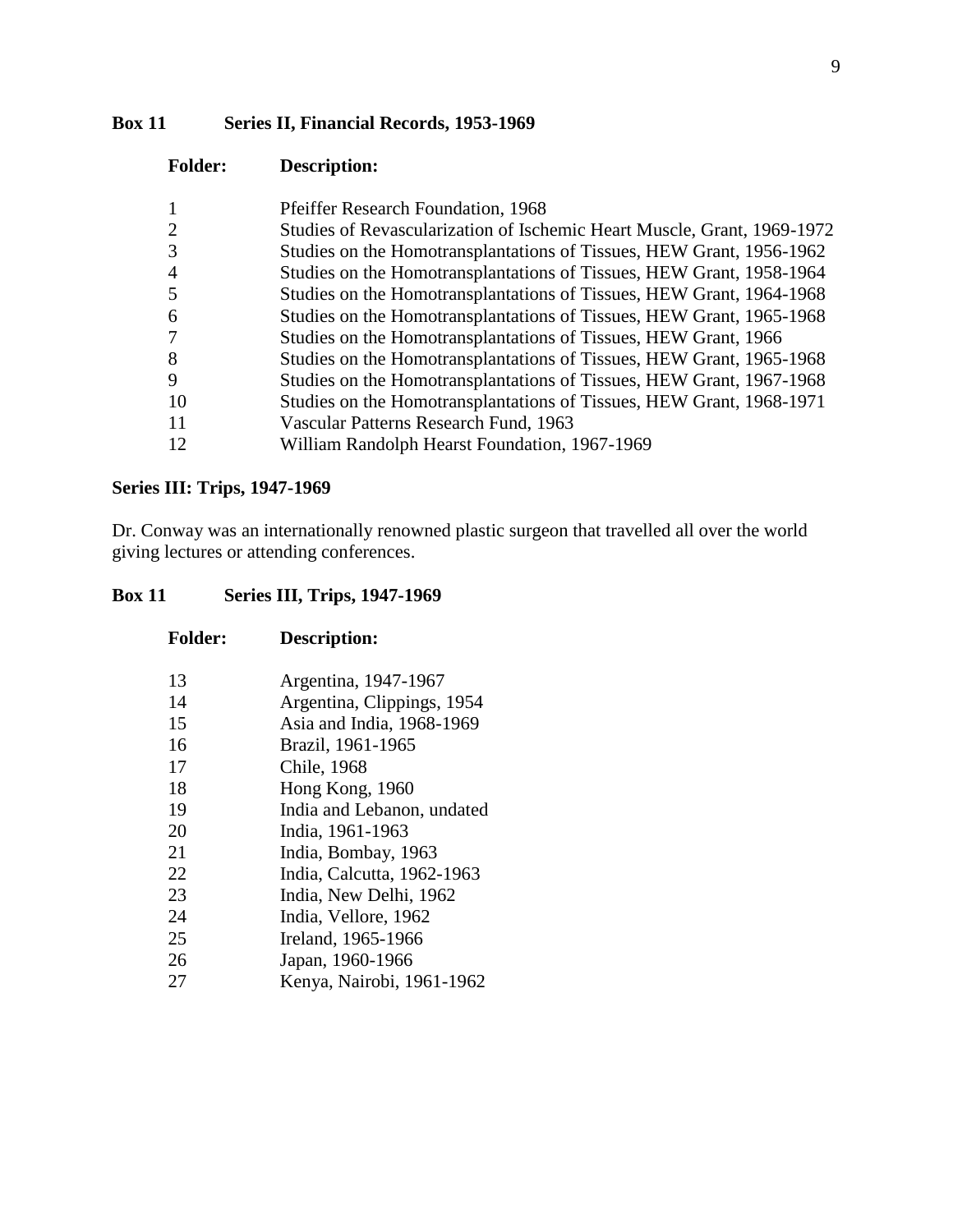## **Box 12: Series III, Trips, 1947-1969**

| <b>Folder:</b> | Description:                                                  |
|----------------|---------------------------------------------------------------|
| 1              | Lebanon, Beirut, 1962                                         |
| $\overline{2}$ | Lecture Tour: Brazil, South Africa, Kenya, Saudi Arabia, 1962 |
| 3              | Pakistan, Karachi, 1962-1963                                  |
| $\overline{4}$ | Peru, Lima, 1965                                              |
| 5              | Publicity, undated                                            |
| 6              | Puerto Rico and Venezuela, 1952                               |
| 7              | Russia, 1959                                                  |
| 8              | Saudi Arabia, 1963                                            |
| 9              | Saudi Arabia, Dhahran, 1962-1963                              |
| 10             | Saudi Arabia, Jidda, 1962-1963                                |
| 11             | Saudi Arabia, Riyadh, 1962                                    |
| 12             | South Africa, 1957                                            |
| 13             | South Africa, 1962                                            |
| 14             | South Africa, Capetown, 1961-1962                             |
| 15             | South Africa, Durban, 1962                                    |
| 16             | South Africa, Johannesburg, 1962                              |
| 17             | South America, 1947-1948                                      |
| 18             | Soviet Union, undated                                         |
| 19             | Spain, 1962                                                   |

## **Series #IV: Speeches, Reprints and Manuscripts, 1926-1970**

Dr. Conway was a prolific writer. This series, arranged alphabetically includes some of his speeches, reprints, and manuscripts on a range of plastic surgery laboratory research and clinical studies.

## **Box 13: Series IV, Speeches, Reprints and Manuscripts, 1926-1970**

| <b>Folder:</b> | <b>Description:</b>                                                   |
|----------------|-----------------------------------------------------------------------|
| $\mathbf{1}$   | "ACTH in the Treatment of Keloids," 1951 (HIPAA)                      |
| $\overline{2}$ | "Analysis of 325 Consecutive Rhytidectomies," 1966                    |
| 3              | "Anomalias Congenitas Incluyendo Labio Leporino" undated              |
| $\overline{4}$ | "Arsenic, Psoriasis and Skin Cancer," 1961                            |
| 5              | "Augmentation Mammoplasty" 1962                                       |
| 6              | "Bathing Trunk Nevus," 1939                                           |
| $\overline{7}$ | "Brachial Lipectomy for Fat Aprons of the Arms," Speech, 1960 (HIPAA) |
| 8              | Burns Lectures, undated                                               |
| 9              | "Cancer of the Mouth," undated                                        |
| 10             | "Causes of Mortality in Patients with Harelip and Cleft Palate," 1957 |
| 11             | "Cervical Advancement Flap for Facial Coverage," 1968                 |
| 12             | "Cicatricial Neuromas Following Neck Dissections," 1964               |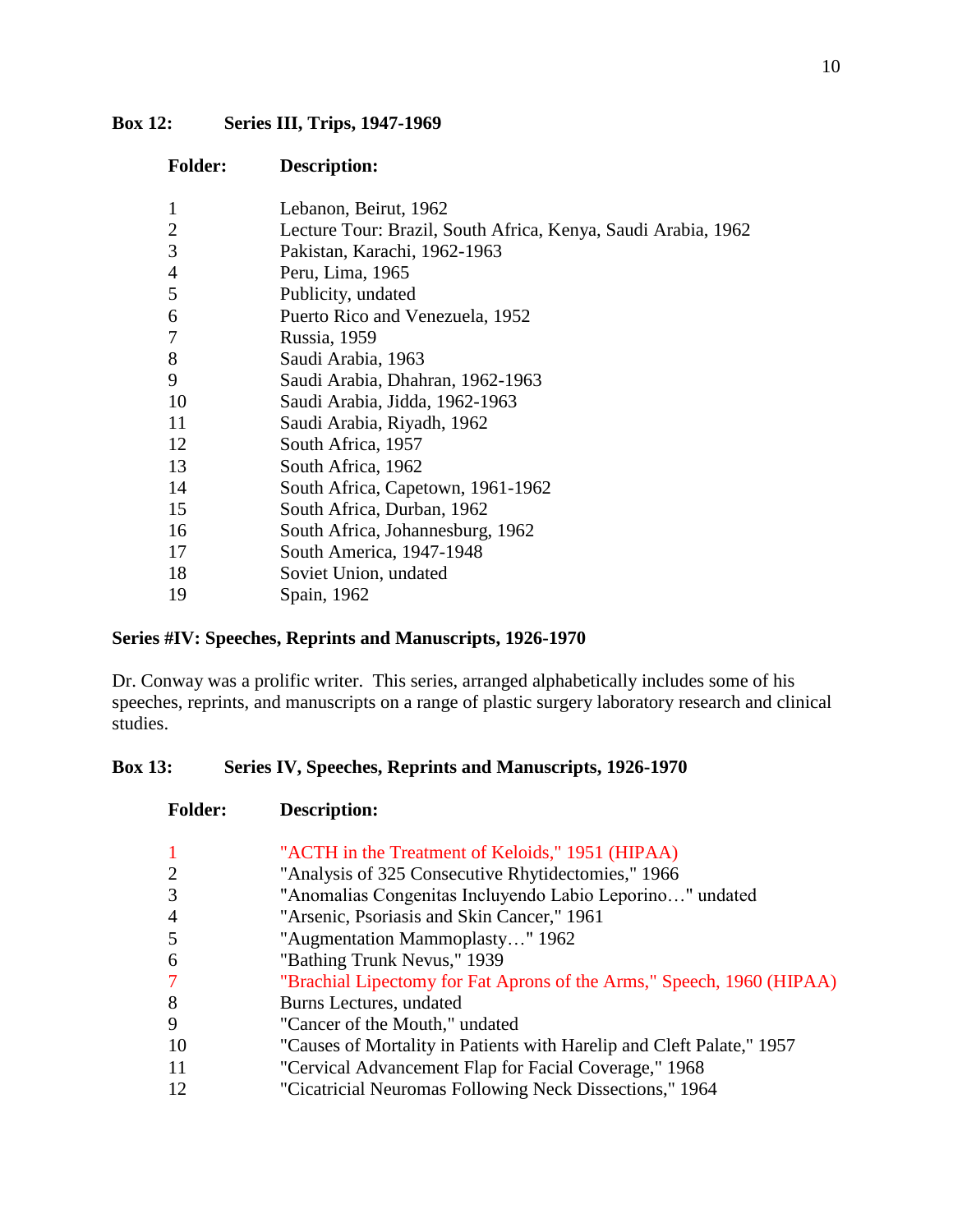| "Cirugia de los Traumatismos Mayores Y Memores incluyendo                |
|--------------------------------------------------------------------------|
| Quemaduras," undated                                                     |
| "Cirugia de los Tumores Benignos y Malignos de la Piel y de la Cabeza el |
| Cuello," undated                                                         |
| "Cleft Palate Registry in Action," 1967 (HIPAA)                          |
|                                                                          |

#### **Box 14: Series IV, Speeches, Reprints, and Manuscripts, 1926-1970**

| <b>Folder:</b> | <b>Description:</b>                                                               |
|----------------|-----------------------------------------------------------------------------------|
| $\mathbf{1}$   | "Cleft Palate Registry in Action," 1967                                           |
| $\overline{2}$ | Cleft Palate Workshop, 1957 (HIPAA)                                               |
| 3              | Cleft Palate Workshop, New York Academy of Medicine, 1964                         |
| $\overline{4}$ | "Clinic of Dr. Herbert Conway, New York Hospital, Care of Cleft Palate,"          |
|                | 1940                                                                              |
| 5              | "Closure of a Wound of the Lower Leg in a Patient with Pemphigus                  |
|                | Vulgaris," 1967                                                                   |
| 6              | "Comparative Effects of Steroids On Skin Maintained in Organ Culture,"<br>undated |
| 7              | "Complete Care of the Patient w/ Harelip and Cleft Palate," 1942-1950             |
| 8              | "Congenital Abnormalities including Harelip and Cleft Palate" 1961                |
| 9              | Cornell Alumni Session, 1963                                                      |
| 10             | "Counsel to Residents," 1966                                                      |
| 11             | "Craft of Surgery," 1962                                                          |
| 12             | "Cutaneous Histamine Reaction as a Test of Circulatory Efficiency of              |
|                | Tubed Pedicles and Flaps," 1951                                                   |

#### **Box 15: Series IV, Speeches, Reprints, and Manuscripts, 1926-1970**

| <b>Folder:</b> | <b>Description:</b>                                                 |
|----------------|---------------------------------------------------------------------|
|                | "Dermal Fat Grafts," 1954 (HIPAA)                                   |
|                | "Developments in Autotransplantation in Homotransplantations and in |
|                | Prosthetic Substitutes for Tissue and Organs," undated              |
|                | "Developments in Autotransplantation in Homotransplantations and in |
|                | Prosthetic Substitutes for Human Tissue and Organs," 1964           |

4 "Developments in Autotransplantation in Homotransplantations and in Prosthetic Substitutes for Human Tissue and Organs," 1965

- 5 "Development of Circulation in Autogenous and Homolocous Grafts of the Skin…" undated
- 6 "Discourse in Wound Healing," 1926
- 7 "Discussion of Dr. John Garlock's Paper on The Surgical Treatment of Cancer of the Esophagus," 1940
- 8 "Distribution of Plastic Surgeons in the United States," 1965
- 9 "Effect of Growth of Hair in Survival of Homologous Mouse Skin

Transplants after Prolonged Maintenance In Vitro," undated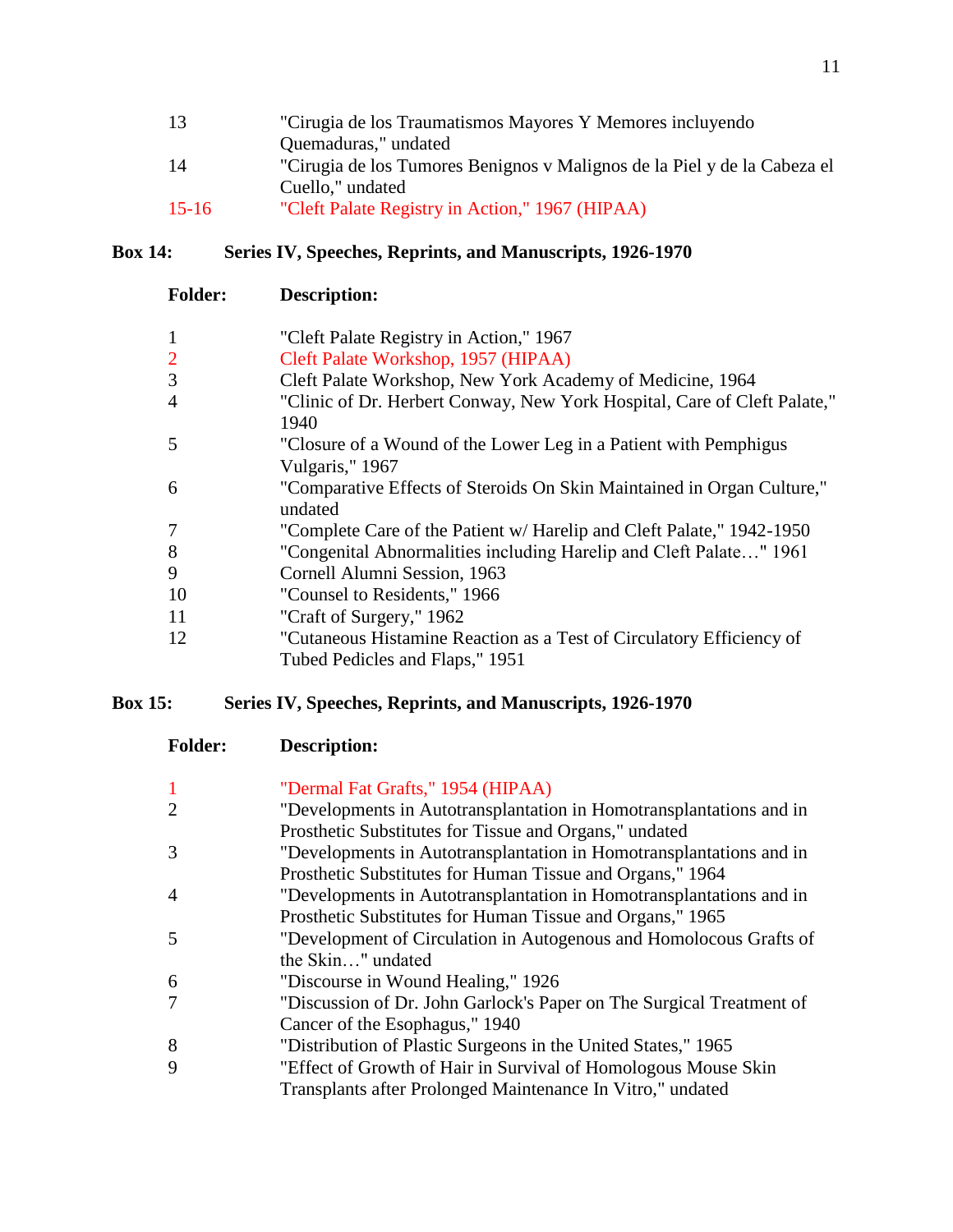| 10        | "Effect of Maintenance In Vitro on the Survival Time of Homologous     |
|-----------|------------------------------------------------------------------------|
|           | Skin Graft," 1956                                                      |
| 11        | "Effects of Silver Nitrate and Sulfamylon on Epithelial Regeneration," |
|           | 1969                                                                   |
| $12 - 13$ | "Effect of Supplemental Vitamin Therapy," 1958 (HIPAA)                 |

# **Box 16: Series IV, Speeches, Reprints, and Manuscripts, 1926-1970**

| <b>Description:</b>                                                                                                          |
|------------------------------------------------------------------------------------------------------------------------------|
| "Evaluation of Skin Grafting in the Technique of Radical Mastectomy"<br>1948-1954                                            |
| "Excision of Carcinoma of the Head and Neck, Immediate<br>Reconstruction," 1968                                              |
| "Experience w/ an Injectable Silastic RTV as a Subcutaneous Prosthetic<br>Material" 1962                                     |
| Eyelids, 1968                                                                                                                |
| "Factors Underlying Prolonged Pain Following Rhytidectomy," 1967                                                             |
| "Fifteen Years of Plastic Surgery in VA Hospital," 1961-1966                                                                 |
| "Future Studies on the Role of Connective Tissue in the Acquisition and<br>Medication of Homograft Sensitivity," 1964        |
| "General Considerations," 1953                                                                                               |
| "Giant Hairy Nevi of the Face and Their Treatment of Surgical Excision<br>and Skin Grafts, 1966-1969                         |
| "Homografting in Burns," 1966 (Never published)                                                                              |
| "Homologous Skin Grafts as Altered by Passage In Vitro," undated                                                             |
| Homoplasty, undated                                                                                                          |
| Homoplasty Student Reading List, 1950s                                                                                       |
| "Homotransplantations of Organs and Tissue vs Prosthetic Substitutes for<br>the Reconstitution of the Human Body," 1967-1968 |
| Hydration, Research Notes, undated                                                                                           |
|                                                                                                                              |

# **Box 17: Series IV, Speeches, Reprints, and Manuscripts, 1926-1970**

| <b>Folder:</b> | Description: |
|----------------|--------------|
|                |              |

| 1 | "Immunology for Surgeons," undated                                  |
|---|---------------------------------------------------------------------|
| 2 | "Importance of Correlation of General and Local Treatment in the    |
|   | Management of Burns," undated                                       |
| 3 | "Importance of Timing of Treatment of Cleft Palate," 1953           |
| 4 | "Indications for Complicated Cases and Cleft Palate Pharyngeal Flap |
|   | Operations," 1952                                                   |
| 5 | "Induced Alteration of the Normal Host Graft Relationship in        |
|   | Homotransplantations of Mouse Tumors," 1954                         |
| 6 | Injuries of Soft Tissues and Bones of the Face," 1960               |
| 7 | Injuries of Soft Tissue of the Hand," undated                       |
|   |                                                                     |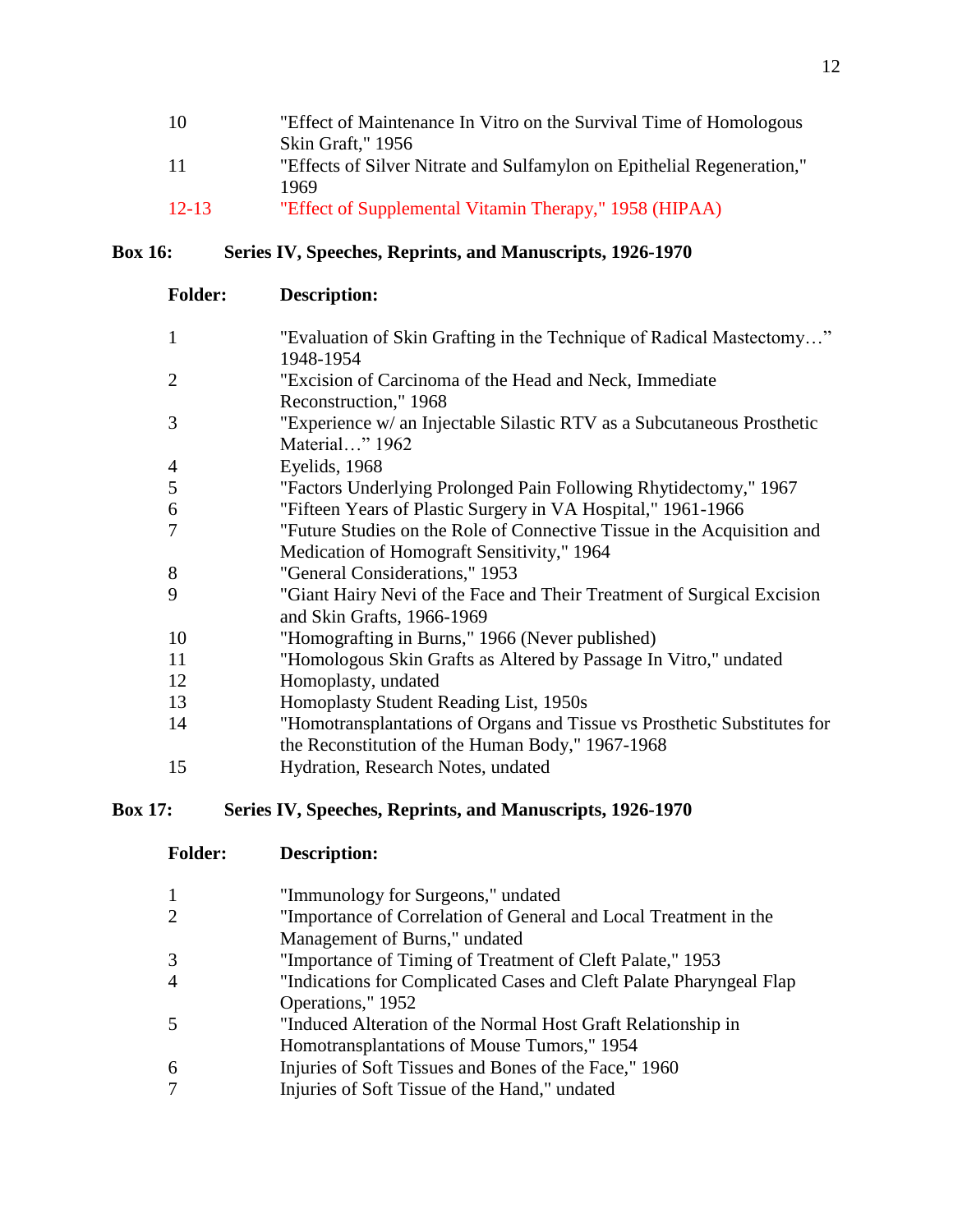- 
- Injuries of Soft Tissues of the Face," 1955
- Interiorly Based Pharyngeal Flap in the Speech Rehab of Complicated Cleft Palate Cases," 1955
- "Interpretation of Function of the Pharyngeal Flap During Speech," 1956
- Keloids, undated (HIPAA)
- Lectures for Students, 1967-1968
- "Local Care of Burn Wound," Speech, 1967
- "Local Care of Burn Wound," Speech in Mexico, 1967
- Macrocheilia, undated

## **Box 18: Series IV, Speeches, Reprints, and Manuscripts, 1926-1970**

**Folder: Description:**

| $1 - 2$        | Mammoplasty, undated                                              |
|----------------|-------------------------------------------------------------------|
| $3-4$          | Mammoplasty, undated                                              |
| 5              | "Management of Burns," 1968                                       |
| 6              | "Management of Burns in Children," 1960-1962                      |
| $\overline{7}$ | "Management of Defects of the Surface of the Hand," undated       |
| 8              | "Management of the Parotid Gland Tumors," 1953                    |
| 9              | "Management of Radiodermatitis," 1969                             |
| 10             | "Management of Wound Problem in Deep Burns," 1955                 |
| 11             | "Marsupial Flap for Reconstruction of the Lower Lip after Radical |
|                | Excision of Malignancy," 1957.                                    |
| 12             | "Materials and Methods," 1965                                     |
| 13             | "Metastatic Basal Cell," 1964                                     |
| -14            | "Micomasta," 1950                                                 |

## **Box 19: Series IV, Speeches, Reprints, and Manuscripts, 1926-1970**

| <b>Folder:</b> | Description:                                                             |
|----------------|--------------------------------------------------------------------------|
| 1              | "Neutralization of Color in Capillary Hemangiomas," 1947                 |
|                | "Nevi and Melanoma of the Face," 1954                                    |
| 3              | "New Test for Differentiating Viable from Necrotic Tissue in Burn        |
|                | Injury," 1964                                                            |
| $\overline{4}$ | "Newer Techniques of Skin Transplantation," 1952                         |
| 5              | "Notes on Plastic Surgery in the Southwest Pacific Area and the Western  |
|                | Pacific Area, 1943-1945                                                  |
| 6              | "Observations on the Behavior of Keloids," 1959-1960                     |
| 7              | "Observations on the Development of Circulation in Skin Grafts," undated |
| 8              | "Observations on the Maintenance of Skin Grafts In Vitro," 1960          |
| 9              | "Observations on Plastic Surgery and Tissue Transplantation in the       |
|                | <b>USSR,"</b> 1960                                                       |
| 10             | "Observations on Sub-Cutaneous Implanted Polyether Urethane Sponge in    |
|                | Mice," 1967                                                              |
|                |                                                                          |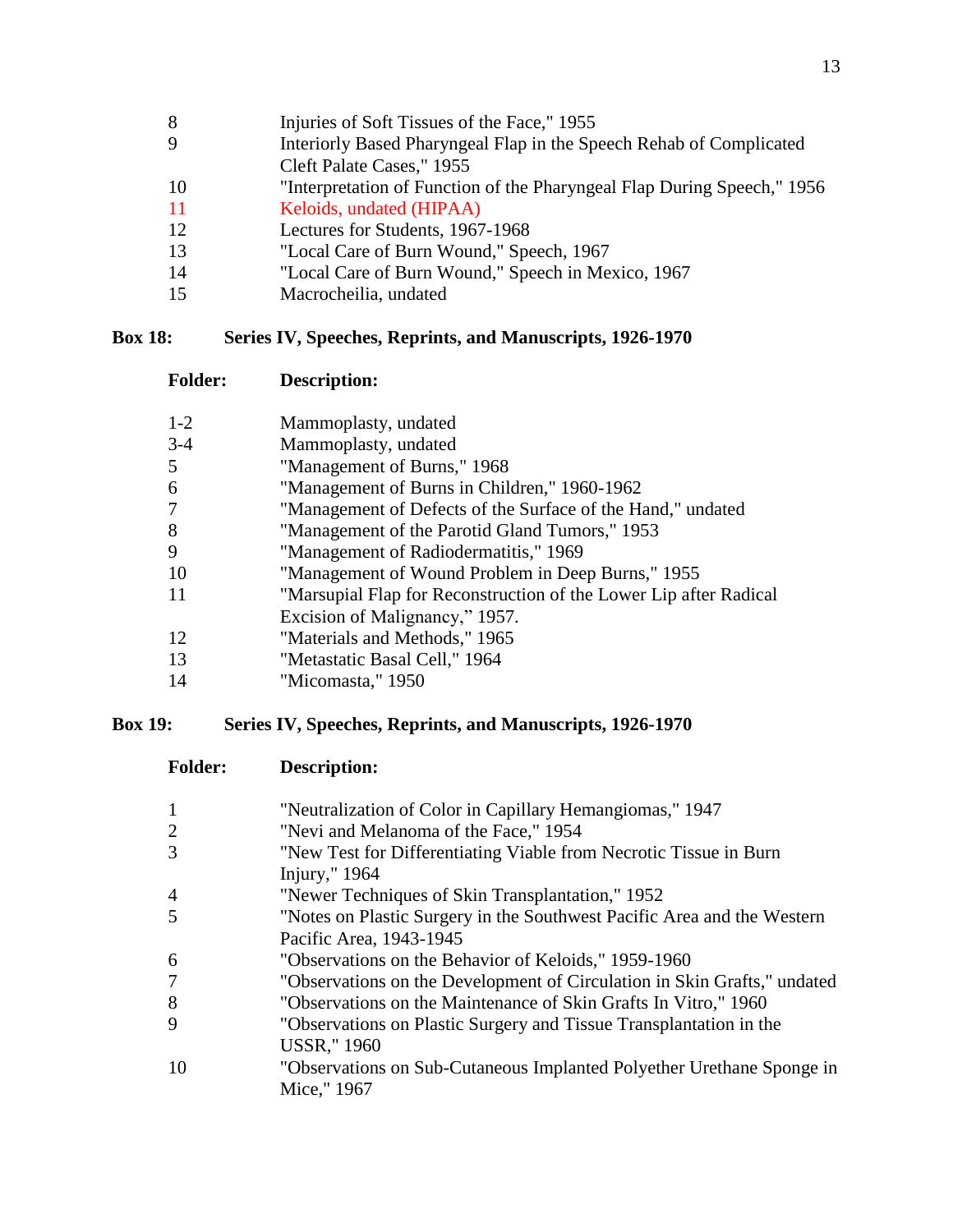| 11 |  |  | One Stage Pushback Operation for Congenital Insufficiency," 1947-1948 |  |
|----|--|--|-----------------------------------------------------------------------|--|
|    |  |  |                                                                       |  |

- "Organ Survival vs. Functional Integrity," 1968
- "Organ Transplant," 1966
- Pachydermatocele, undated (HIPAA)
- "Pathogenesis of Harelip and Cleft Palate," undated (HIPAA)
- "Pediatrician and the Plastic Surgery," 1967

# **Box 20: Series IV, Speeches, Reprints, and Manuscripts, 1926-1970**

| <b>Folder:</b> | <b>Description:</b>                                                      |
|----------------|--------------------------------------------------------------------------|
|                | Pedicles, undated                                                        |
| $2 - 5$        | "Permanent Camouflage of Capillary Hemangiomata of the                   |
|                | FaceTattooing" 1948-1962                                                 |
| -6             | "Pharyngeal Flap Procedure in the Management of Complicated Cases of     |
|                | Cleft Palate," 1955                                                      |
|                | "Pharyngeal Flaps," Speech, Mexico, 1967                                 |
| -8             | "Philosophic Aspects of Plastic Surgery," Speech, Mexico, 1967           |
| -9             | "Plan for Clinical Investigation and Laboratory Research on the Problems |
|                | in Cases of Cleft Lip and Palate," 1960 (HIPAA)                          |

## **Box 21: Series IV, Speeches, Reprints, and Manuscripts, 1926-1970**

| <b>Folder:</b> | Description: |
|----------------|--------------|
|                |              |

| 1  | "Plastic and Reconstructive Surgery in the Aged," 1960                                   |
|----|------------------------------------------------------------------------------------------|
| 2  | Plastic Surgery at New York Hospital, 100 Years, 1946-1952                               |
| 3  | "Plastic Surgery for the General Hospital," 1961                                         |
| 4  | "Plastic Surgery Heals Inner Scars," 1969                                                |
| 5  | "Plastic Surgery: Its Scope and Limitations," Radio address, 1941                        |
| 6  | "Plastic Surgery: Principles and Procedures for the General Surgeon,"<br>undated         |
|    | "Plastic Surgical Closure of Decubitus Ulcers in Patients with Paraplegia,"<br>1947-1959 |
| 8  | "Plastic Teesplint," 1966                                                                |
| 9  | "Post-Operative Care of Skin Grafts to Contaminated Wounds," undated                     |
| 10 | "Post Radiation Carcinoma," undated                                                      |

## **Box 22: Series IV, Speeches, Reprints, and Manuscripts, 1926-1970**

- "Present Status of Homoplasty," 1954
- "Presidential Address," American Association of Plastic Surgery, 1960
- "Prevention of Persistent Deformity of the Tragus and Lobule by
	- Modification of the Luckett Technique of Otoplasty," 1960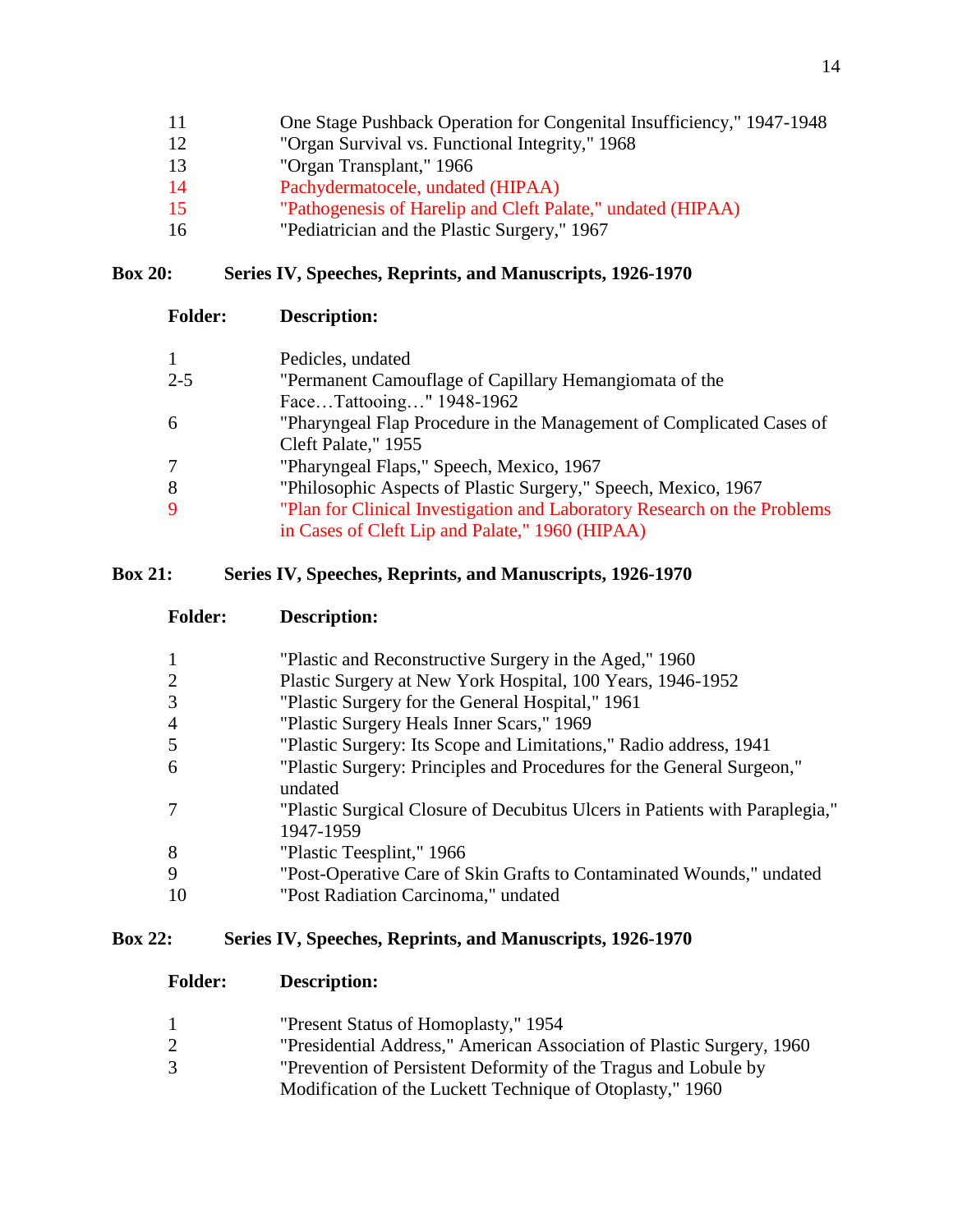- "Primary Treatment of Dupuytrens's Contracture," undated
- "Principles in Reparative Plastic Surgery Army Hospital," 1945
- "Principles of Plastic Surgery in Treatment of Tumors of the Face," 1942
- "Principles of the Wound Healing," 1951-1952
- "Psoriasis Carcinoma," 1950s
- "Psychosomatic Medicine," Speech, 1954
- "Pulsating Embryonic Heart," undated
- "Race between the Homotransplantations of and Prosthetic Substitutes for Human Tissues and Organs," 1966

# **Box 23: Series IV, Speeches, Reprints, and Manuscripts, 1926-1970**

**Folder: Description:**

| $\mathbf{1}$   | "Radiation Dermatitis and Malignancy," 1967                            |
|----------------|------------------------------------------------------------------------|
|                |                                                                        |
| $\overline{c}$ | "Radioactive Sodium Clearance Test of Circulatory Efficiency of Tubed  |
|                | Pedicles," 1951                                                        |
| 3              | "Radiodermatitis and its Correction by Plastic Surgery," undated       |
| 4              | "Radiodermatitis and its Correction by Plastic Surgery," undated       |
| 5              | "Rapid Management of Third Degree Burns w/o Comment of ACTH            |
|                | Therapy," $1951$                                                       |
| 6              | "Reconstructive of the External Ear," 1948                             |
| 7              | "Reconstructive Surgery Following Excision of Carcinoma of the Head    |
|                | and Neck," 1967                                                        |
| 8              | "Reconstructive Surgery Following Major Ablative Surgery for Tumors of |
|                | the Head and Neck," 1964                                               |
| 9              | "Reconstructive Surgery Following Medical Operation for Malignancy of  |
|                | the Head and Neck," 1949                                               |
| 10             | "Recovery after Meningitis with Convulsions and Paralysis Following    |
|                | Rhinoplasty," 1964                                                     |
| 11             | "Reduction and Augmentation Mammoplasty," 1964                         |
| 12             | "Repair of Surface Defects of the Hand," undated                       |
|                |                                                                        |

## **Box 24: Series IV, Speeches, Reprints, and Manuscripts, 1926-1970**

| "Report of the Influence of Skin Extracts on the Survival of Homologous" |
|--------------------------------------------------------------------------|
| Full Thickness Skin Grafts in the Mouse," undated                        |

- Reprints, Vol 1, 1933-1947
- Reprints, Vol II, 1948-1952
- Reprints, Vol III, 1952-1954
- Reprints, Vol 4, 1955-1956
- Reprints, Vol 5, 1956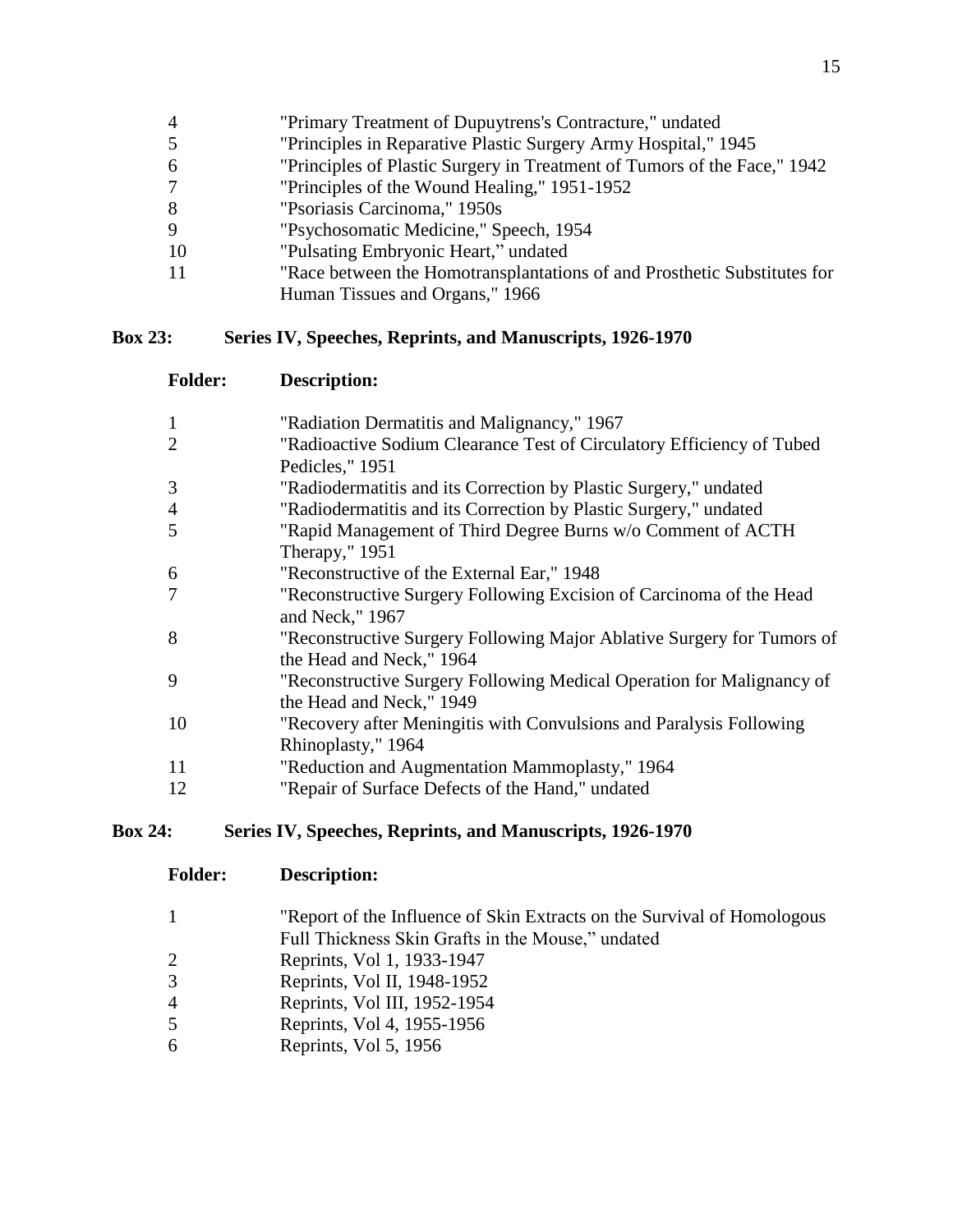## **Box 25: Series IV, Speeches, Reprints, and Manuscripts, 1926-1970**

| <b>Folder:</b> | <b>Description:</b>                                              |
|----------------|------------------------------------------------------------------|
| 1              | Reprints, Vol 6, 1956-1959                                       |
| 2              | Reprints, 1947-1959                                              |
| 3              | Reprints, 1960-1970                                              |
| $\overline{4}$ | "Responsibilities of a Medical Essayist to His Audience," 1968   |
| 5              | "Revascularization of Frozen Irradiated Nerve Homograft's," 1969 |
| 6              | Rhinoplasty, 1960                                                |
| $\overline{7}$ | Phytidectomy, undated                                            |
| 8              | "Robert Abbe and His Contributions to Plastic Surgery," 1953     |
| $\mathbf Q$    | "Role of Tattooing in the Management of Nevus Flammeus," 1955    |

## **Box 26: Series IV, Speeches, Reprints, and Manuscripts, 1926-1970**

| <b>Folder:</b> | <b>Description:</b>                                                      |
|----------------|--------------------------------------------------------------------------|
| $\mathbf{1}$   | "Series of 325 Consecutively Performed Phytidectomies," 1965             |
| $\overline{2}$ | "Severe Injury of the Face: Emergency and Late Treatment," 1951          |
|                | HIPAA)                                                                   |
| 3              | Skin and Subcutaneous Tissue, undated                                    |
| $\overline{4}$ | "Skin Grafting," 1964                                                    |
| 5              | "Skin Grafting: The Thoughts and Techniques Necessary for Success in     |
|                | Procurement," undated                                                    |
| 6              | Skin Tumors (Teaching), undated                                          |
| 7              | "Soft Tissue Coverage for Injuries of the Foot and Leg," 1956            |
| 8              | "Studies in Revascularization of Ischemic Heart Muscle," 1968            |
| 9              | "Studies on the Revascularization of the Kidney," undated                |
| 10             | "Study of the Blood Supply in Tendons of the Hand" 1965                  |
| <sup>11</sup>  | "Study of the Functional Capacities of Spleen Cells after Maintenance In |
|                | Vitro" undated                                                           |
| 12             | "Surface and Subcutaneous Temperature Studies" 1932                      |
| 13             | "Surgery as a Specialty," undated                                        |
| 14             | "Surgery of Benign and Malignant Skin, Head, Neck Tumors," 1952          |
| 15             | "Surgery of Cleft Lip and Palate," 1968                                  |
| 16             | "Surgery of Decorative and Traumatic Tattoos," 1957                      |
| 17             | "Surgery of Major and Minor Traumatic Wounds including Burns," 1952      |
|                |                                                                          |

## **Box 27: Series IV, Speeches, Reprints, and Manuscripts, 1926-1970**

|  | "Surgery of the Mandible," 1955 |  |
|--|---------------------------------|--|
|  |                                 |  |

- 2 "Surgery of Tumors of the Skin," 1956 (with notes)<br>3 "Surgery of Tumors of the Skin," 1966
- "Surgery of Tumors of the Skin," 1966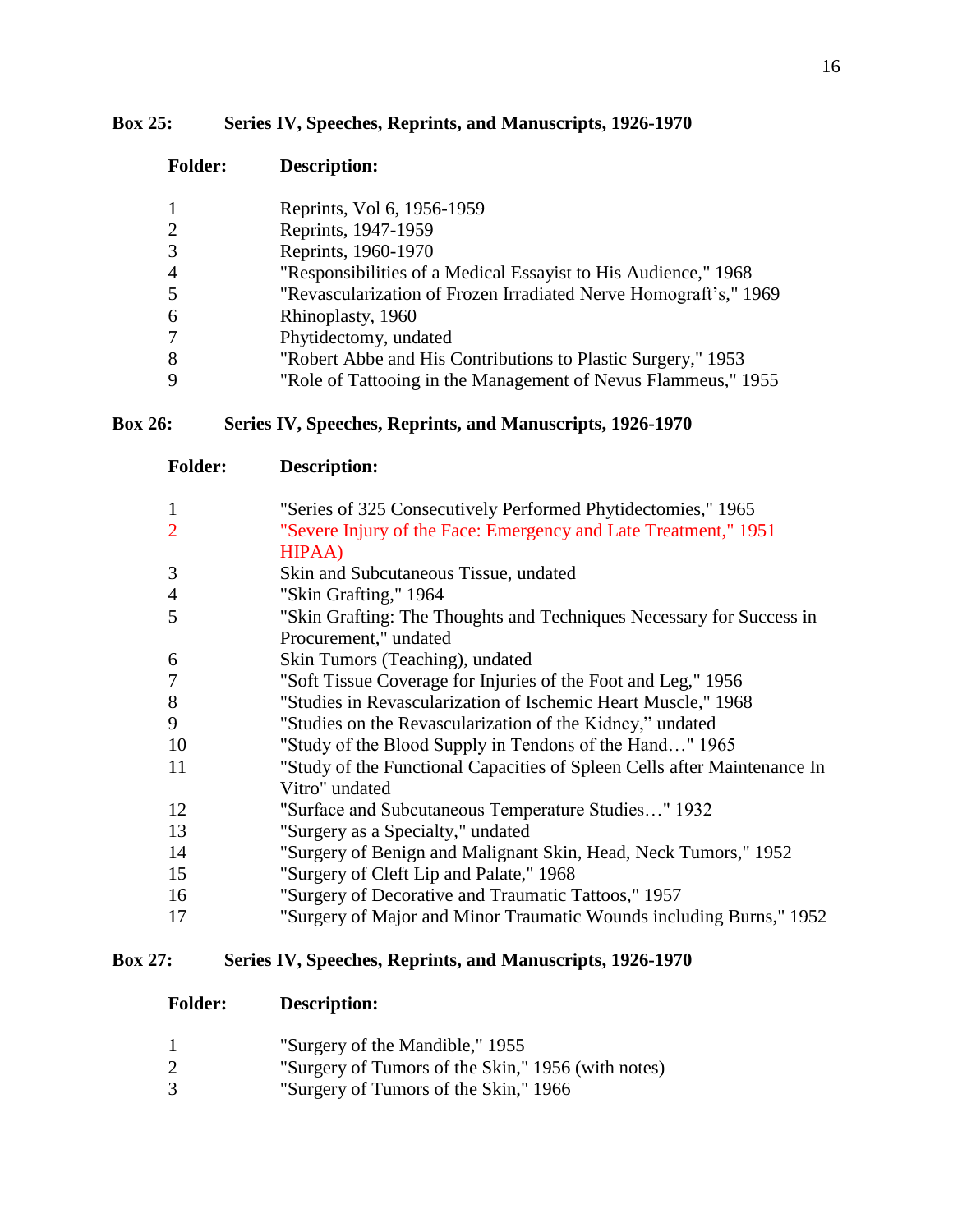| $\overline{4}$ | "Surgery of Tumors of the Skin," Acanthosis Nigricans, 1956-1966 |
|----------------|------------------------------------------------------------------|
|                | "Surgery of Tumors of the Skin," Benign Tumors, 1956-1966        |
| -6             | "Surgery of Tumors of the Skin," Bowen's Disease, 1956-1966      |
|                | "Surgery of Tumors of the Skin," Carcinoma, 1956-1966            |

## **Box 28: Series IV, Speeches, Reprints, and Manuscripts, 1926-1970**

**Folder: Description:**

| $\mathbf{1}$   | "Surgery of Tumors of the Skin," Chondroma, 1956-1966                   |
|----------------|-------------------------------------------------------------------------|
| $\overline{2}$ | "Surgery of Tumors of the Skin," Cutaneous Carcinoma, 1956-1966         |
| 3              | "Surgery of Tumors of the Skin," Cysts, 1956-1966                       |
| 4              | "Surgery of Tumors of the Skin," Dermatomyromas, 1956-1966              |
| 5              | "Surgery of Tumors of the Skin," Erythroplasia of Queyant, 1956-1966    |
| 6              | "Surgery of Tumors of the Skin," Fibroma, 1956-1966                     |
| 7              | "Surgery of Tumors of the Skin," Foreign Body Granuloma, 1956-1966      |
| $8\,$          | "Surgery of Tumors of the Skin," Illustrations, 1956-1966               |
| 9              | "Surgery of Tumors of the Skin," Kaposis Sarcoma, 1956-1966             |
| 10             | "Surgery of Tumors of the Skin," Keloids, 1956-1966                     |
| 11             | "Surgery of Tumors of the Skin," Keratoses, 1956-1966                   |
| 12             | "Surgery of Tumors of the Skin," Lipoma, 1956-1966                      |
| 13             | "Surgery of Tumors of the Skin," Lymphoblastoma, 1956-1966              |
| 14             | "Surgery of Tumors of the Skin," Miscellaneous, 1956-19661              |
| 15             | "Surgery of Tumors of the Skin," Multiple Flat Epiteliomas, 1956-1966   |
| 16             | "Surgery of Tumors of the Skin," Neuroma, 1956-1966                     |
| 17             | "Surgery of Tumors of the Skin," Osteoma and Osteoma Cutis, 1956-1966   |
| 18             | "Surgery of Tumors of the Skin," Pachydermatoceles, 1956-1966           |
| 19             | "Surgery of Tumors of the Skin," Papilloma, 1956-1966                   |
| 20             | "Surgery of Tumors of the Skin," Reviews, 1967                          |
| 21             | "Surgery of Tumors of the Skin," Rhinophyma, 1956-1966                  |
| 22             | "Surgery of Tumors of the Skin," Sarcoma, 1956-1966                     |
| 23             | "Surgery of Tumors of the Skin," Warts, 1956-1966                       |
| 24             | "Surgical Excision and Reconstructive Surgery of Cancer of the Head and |
|                | Neck," 1952                                                             |
| 25             | "Surgical Management of Decubiti in Paraplegics," 1969                  |

# **Box 29: Series IV, Speeches, Reprints. and Manuscripts, 1926-1970**

| 1 | "Surgical Management of Post-Radiation Scars and Ulcers," 1941        |
|---|-----------------------------------------------------------------------|
|   | "Surgical Management of Severe Post Radiation Effects Following       |
|   | Therapy of Benign Conditions," 1961                                   |
|   | "Surgical Treatment of Chronic Hidradenitis Supportive," 1952-1955    |
| 4 | "Surgical Treatment of Tumors of the External Ear, Auditory Canal and |
|   | Mastoid," 1957                                                        |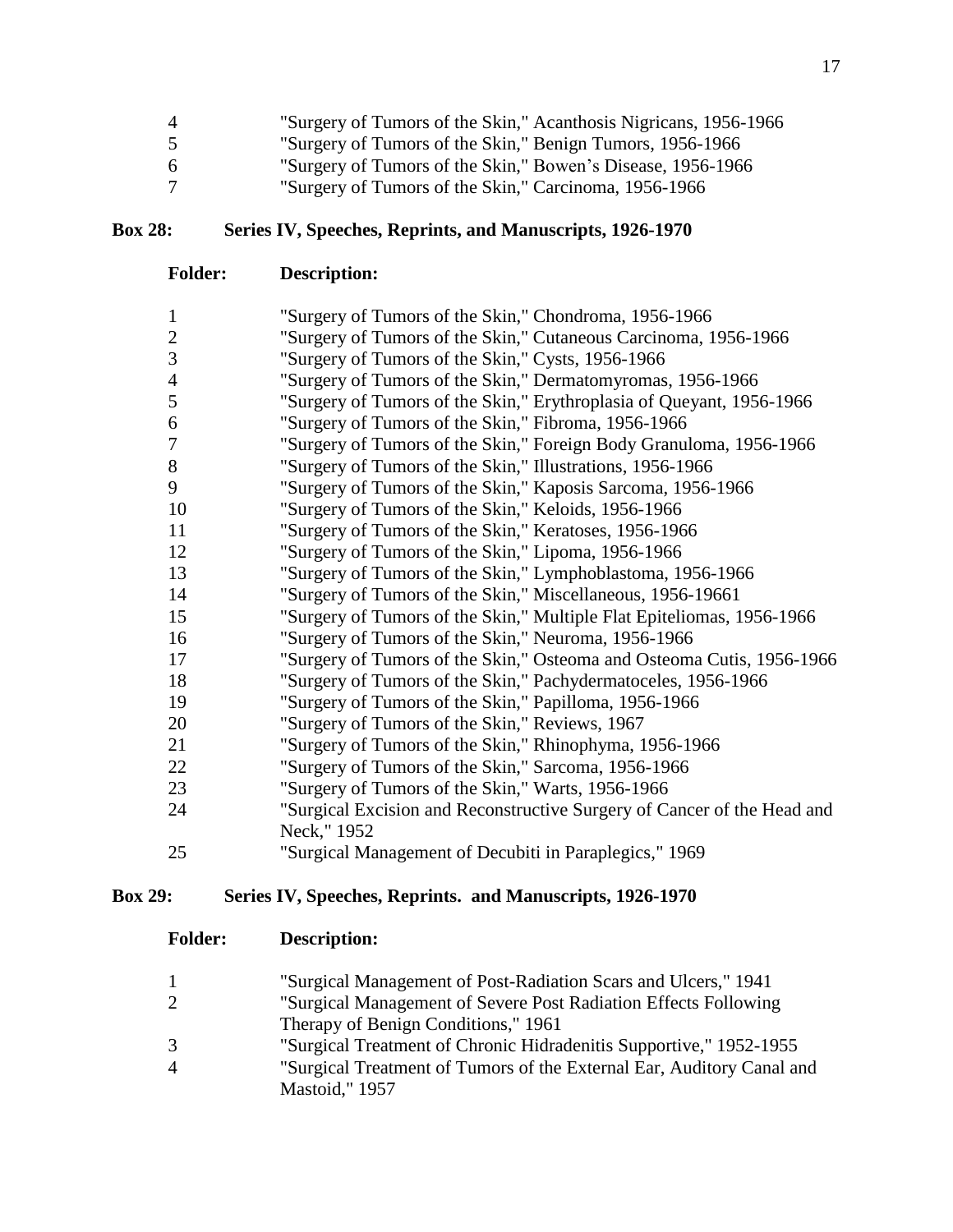| -5 | "Survival of Transplanted Fetal Heart in the Mouse as Determined by |
|----|---------------------------------------------------------------------|
|    | Pulsatile Activity," 1958                                           |
| -6 | "Sweat Gland Tumors Review of 109 Consecutive Cases," 1965          |
|    | "Sweating Function of Transplanted Skin," 1939                      |
| -8 | "Symposium on the Hand," 1964                                       |
| -9 | "Symposium on the Hand," 1964                                       |

## **Box 30: Series IV, Speeches, Reprints, and Manuscripts, 1926-1970**

| <b>Folder:</b> | Description:                                                           |
|----------------|------------------------------------------------------------------------|
| -1             | "Technical Details of Skin Grafting," 1935                             |
| 2              | "Techniques of Rhytidectomy," Speech, undated                          |
| 3              | Tendons, 1964                                                          |
| $\overline{4}$ | Therapeutic Tattooing, 1968                                            |
| 5              | Third World Congress, Panel on Aesthetic Surgery, 1963                 |
| 6              | "Tissue Culture Studies on Keloids," 1959                              |
| 7              | "Transplantation of a Kidney of Non-Identical Twins" undated           |
| 8              | "Transplantation of the Embryonic Heart in the Mouse," undated         |
| $9-10$         | "Transplantation of Tissue including Developments in                   |
|                | Autotransplantation" 1960                                              |
| 11             | "Transposition of the Index Finger for Congenital Absence of the Thumb |
|                | and Thenar Eminence," 1954                                             |

# **Box 31: Series IV, Speeches, Reprints, and Manuscripts, 1926-1970**

| <b>Folder:</b> | Description:                                                                                               |
|----------------|------------------------------------------------------------------------------------------------------------|
|                | "Treatment of Burns," undated                                                                              |
| $\overline{c}$ | "Treatment of Facial Issues," 1955                                                                         |
| 3              | "Treatment of Pigmented Nevi and Melanoma of the Face," undated                                            |
| 4              | "Tumors of the Skin," 1970                                                                                 |
| 5              | "Tumors of the Parotid Gland," undated                                                                     |
| 6              | Unidentified Paper on Arteries, undated                                                                    |
| 7              | "Variations of the Temporal Flap," undated                                                                 |
| 8              | "Vascularization of the Tubed Pedicles," undated                                                           |
| 9              | "Vertical Frown Line Obliteration by Dermal Grafts," 1968                                                  |
| 10             | "Vexing Problem of Unsightly Birthmarks," 1969                                                             |
| 11             | "Weight of the Breast as a Handicap to Mammoplasty in Selected Cases,"<br>1962                             |
| 12             | "Whole Thickness Grafts in Correction of Contracture due to Burn Scars,"<br>1939                           |
| 13             | "Wounds of Extremities, Cross Leg Flaps, and Other Reconstructive<br>Procedures of the Soft Tissues," 1958 |
| 14             | "Wound Healing," 1952                                                                                      |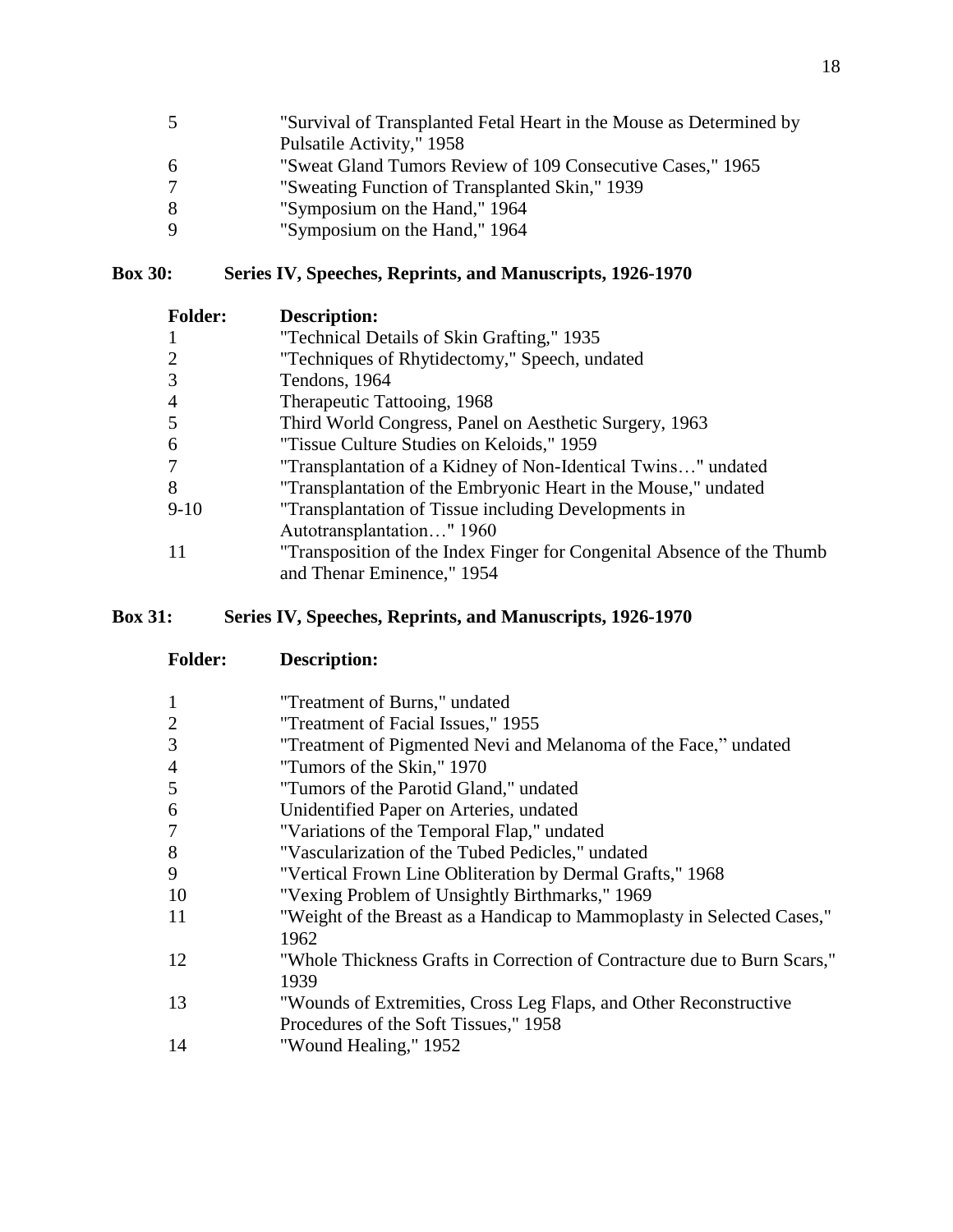## **Series V: Miscellaneous, 1948-1969**

This series, arranged alphabetically, contains newspaper clippings on Dr. Conway's professional activities and miscellaneous research notes.

## **Box 31: Series V, Miscellaneous, 1948-1968**

| <b>Folder:</b> | <b>Description:</b>                                          |
|----------------|--------------------------------------------------------------|
| 15             | Addresses and Phone Numbers, Herbert Conway Society, undated |
| 16             | Addresses, Plastic Surgery Department, undated               |
| 17             | Alpha Kappa Kappa, Lecture, 1958                             |
| 18             | American Association of Plastic Surgery, President, 1960     |
| 19             | American Society of Maxillofacial Surgeons, 1955             |
|                |                                                              |

## **Box 32: Series V, Miscellaneous, 1948-1968**

| <b>Folder:</b> | <b>Description:</b>                |
|----------------|------------------------------------|
|                | Anorectal Stricture Notes, undated |
| $\mathcal{L}$  | Appointment Book, 1948             |
| $\mathcal{R}$  | Appointment Book, 1951             |

## **Box 33: Series V, Miscellaneous, 1948-1968**

| 1              | Association of the Master Knights of the Sovereign, 1968 |
|----------------|----------------------------------------------------------|
| $\overline{2}$ | Awards, American College of Surgeons, 1965               |
| 3              | Awards: Society International De Chirugie, 1965          |
| $\overline{4}$ | Bile Duct Replacement, 1967                              |
| 5              | Cineplasty, 1952                                         |
| 6              | Clippings, 1944-1945 (includes World War II)             |
| 7              | Clippings, 1950                                          |
| 8              | Clippings, 1955                                          |
| 9              | Clippings, 1958                                          |
| 10             | Clippings, 1959                                          |
| 11             | Clippings, 1960                                          |
| 12             | Clippings, 1961                                          |
| 13             | Clippings, 1962                                          |
| 14             | Clippings, 1963                                          |
| 15             | Clippings, 1964                                          |
| 16             | Clippings, 1965                                          |
| 17             | Clippings, 1966                                          |
| 18             | Clippings, 1967                                          |
|                |                                                          |